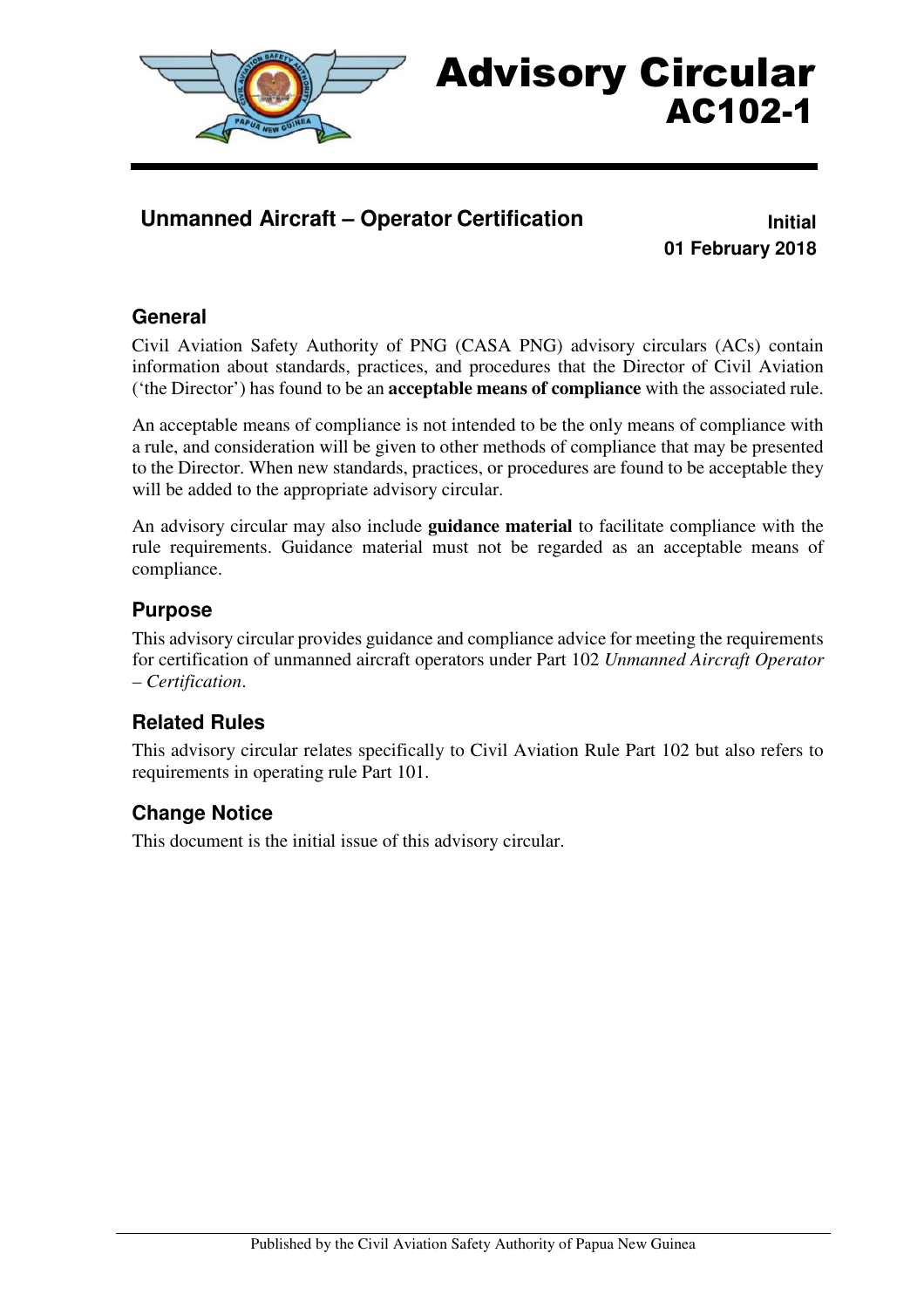# **Table of Contents**

| Rules 102.1 Purpose, 102.3 Application & 102.7 Requirements 5       |  |
|---------------------------------------------------------------------|--|
| 102.9 Application for an Unmanned Aircraft Operator Certificate  14 |  |
|                                                                     |  |
|                                                                     |  |
|                                                                     |  |
|                                                                     |  |
|                                                                     |  |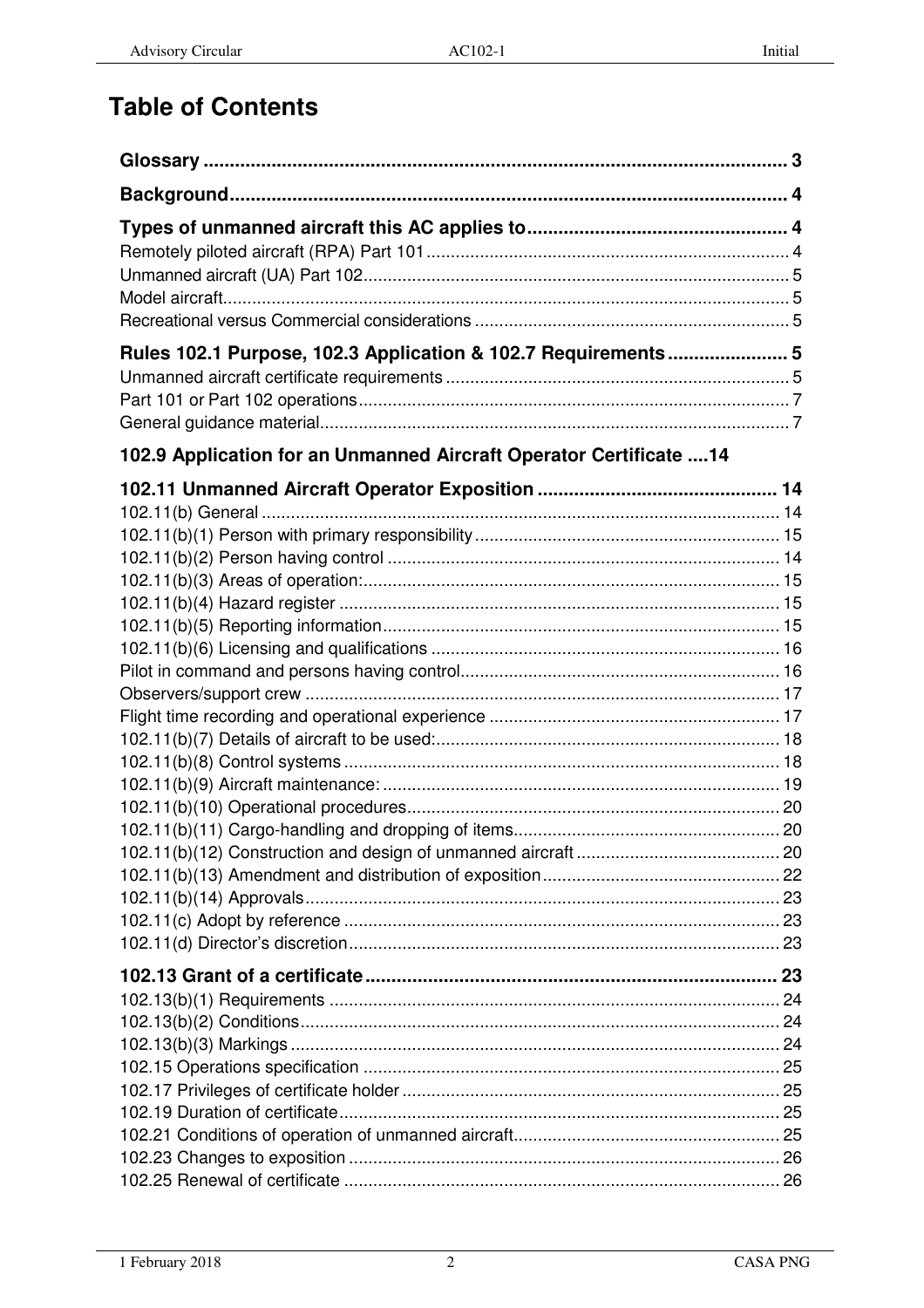## **Glossary**

The following terms are used throughout this document.

| AC              | advisory circular                           |
|-----------------|---------------------------------------------|
| <b>AGL</b>      | above ground level                          |
| AIP             | <b>Aeronautical Information Publication</b> |
| <b>ATC</b>      | air traffic control                         |
| <b>ATM</b>      | air traffic management                      |
| <b>BVLOS</b>    | beyond visual line of sight                 |
| <b>CAR</b>      | <b>Civil Aviation Rules</b>                 |
| <b>CASA PNG</b> | Civil Aviation Safety Authority of PNG      |
| <b>EVLOS</b>    | extended visual line of sight               |
| <b>FPV</b>      | first person view                           |
| <b>ICAO</b>     | International Civil Aviation Organisation   |
| <b>IAW</b>      | in accordance with                          |
| <b>LAME</b>     | licensed aircraft maintenance engineer      |
| <b>LEP</b>      | list of effective pages                     |
| <b>NM</b>       | nautical miles                              |
| <b>RP</b>       | remote pilot                                |
| <b>RPA</b>      | remotely piloted aircraft                   |
| <b>RPAS</b>     | remotely piloted aircraft system            |
| <b>SMS</b>      | safety management system                    |
| <b>SOP</b>      | standard operating procedures               |
| <b>SC</b>       | support crew                                |
| <b>UA</b>       | unmanned aircraft                           |
| <b>UAS</b>      | unmanned aircraft system(s)                 |
| <b>UAV</b>      | unmanned aerial vehicle                     |
| <b>UAOC</b>     | unmanned aircraft operator certificate      |
| <b>VLOS</b>     | visual line of sight                        |
| <b>VMC</b>      | visual meteorological conditions            |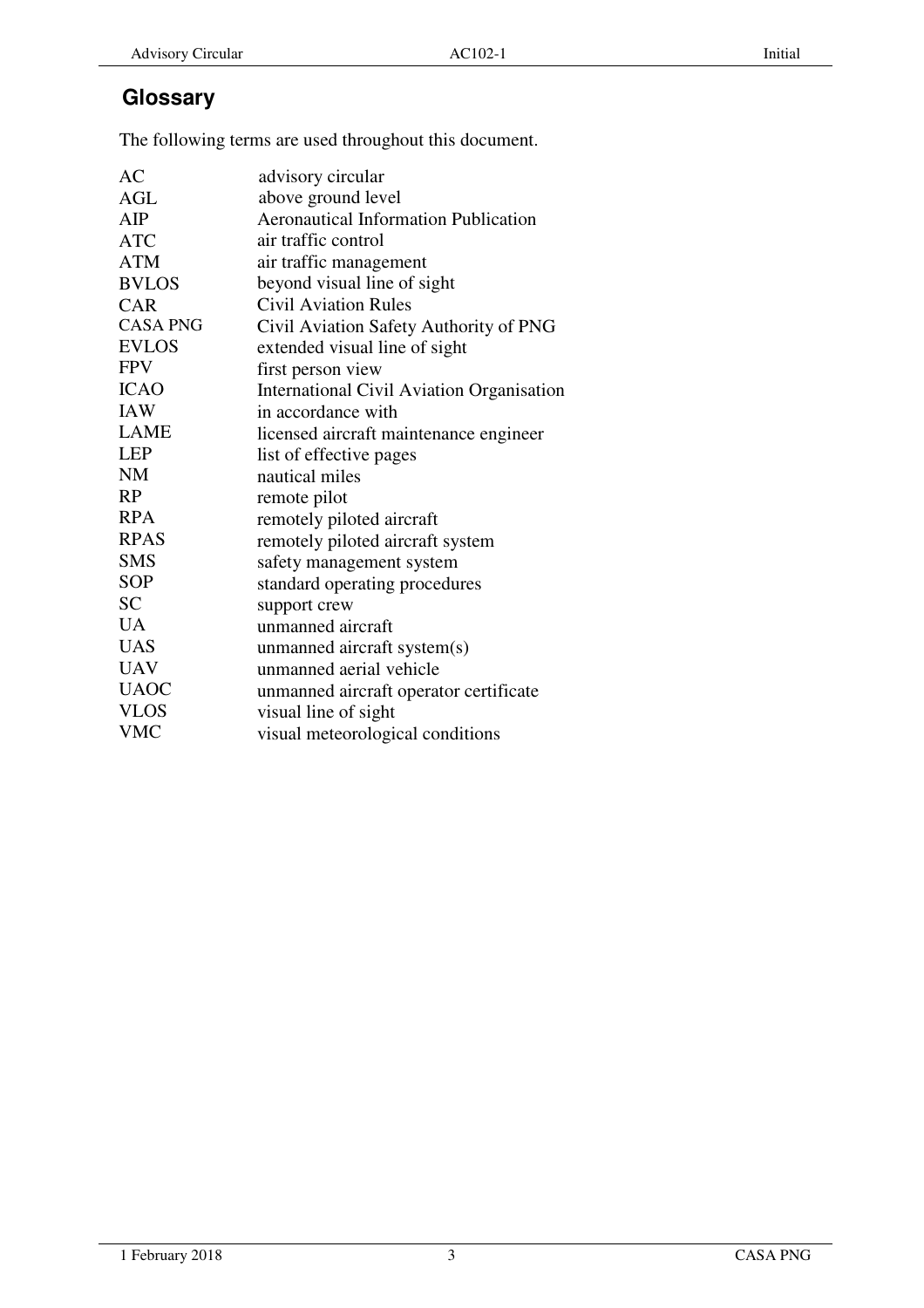## **Background**

This advisory circular provides compliance guidance and explanatory material to assist operators to understand what is required and when and how to obtain certification under Part 102.

The advisory circular should be viewed as a living document and something that will be added to, as more information and understanding is obtained about the range and scope of activities being certificated under Part 102. Amendments will also be made in light of safety and technology advances in the RPAS sector.

The advisory circular does not provide prescriptive or exhaustive detail on what an operator must and must not do in respect of a particular type of RPAS application; rather, it is intended to guide operators preparing to make an application to CASA PNG for Part 102 certification.

Part 101 and Part 102 operate alongside one another. It is important to note that Part 102 has been designed, for now, as a 'stand-alone' rule for unmanned aircraft, however the applicant will be required to comply with the relevant requirements of Part 101, unless the Part 102 certificate provides otherwise.

Part 102 provides a framework for unmanned aircraft that is flexible, providing the Director with the discretion to tailor fit-for-purpose safety and operational requirements to each proposed operation. Given the rapid advancements underway with unmanned aircraft technology, this approach ensures the regulatory regime can accommodate these aircraft, while addressing the risks relating to their activity.

Note: Unmanned aircraft that weigh less than 25 kg, and operate entirely in accordance with Part 101 rules, are not the focus of this advisory circular. Please refer to Part 101 and AC101- 1 for requirements relating to these aircraft.

## **Types of unmanned aircraft this AC applies to**

There are a wide range of terms used to describe these aircraft, including unmanned aerial vehicle (UAV), unmanned aerial system (UAS), 'drone' or model aircraft.

Part 101 and Part 102 use a number of different terms, which are defined in different parts of the rules. For ease of reference these are outlined below.

For the purposes of providing relevant compliance advice in this advisory circular, CASA PNG use the following descriptions:

- *Small unmanned aircraft means under 25 kg; and*
- *Medium unmanned aircraft means 25 to 150 kg; and*
- *Large unmanned aircraft means over 150 kg.*

## **Remotely piloted aircraft (RPA) – Part 101**

Under Part 101, the term used is 'remotely piloted aircraft' (RPA), defined as a subclass of unmanned aircraft.

A 'remotely piloted aircraft' is—

*'an unmanned aircraft that is piloted from a remote station and—* 

- *(1) includes a radio controlled model aircraft, but*
- *(2) does not include a control line model aircraft or a free flight model aircraft.*

A remotely piloted aircraft includes its associated remote pilot station or stations, the required command and control links, and any other components required to operate the system.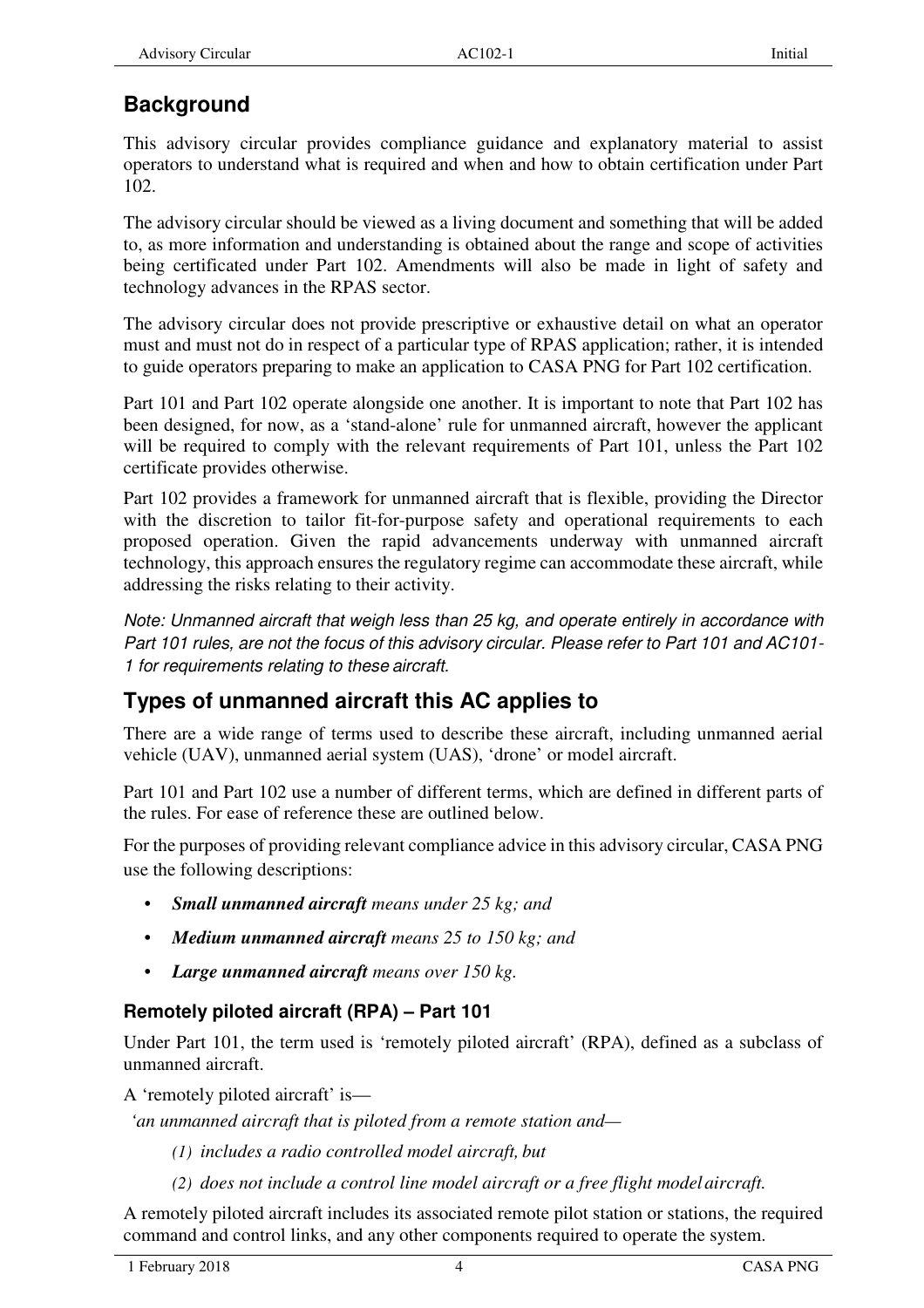### **Unmanned aircraft (UA) – Part 102**

For Part 102 operations, the key term is 'unmanned aircraft'.

An unmanned aircraft (UA) is:

*'an aircraft designed to operate with no pilot on board and includes unmanned balloons, kites, control-line model aircraft, free flight model aircraft and remotely piloted aircraft'.* 

The rules also refer to an unmanned aircraft *system* (UAS) which is—

*'an aircraft and its associated elements which are operated with no pilot on board'.* 

Part 102 applies to *all* unmanned aircraft that do not operate under Part 101, including any fully autonomous aircraft (not to be confused with RPAS that can be programmed to operate automatically or on an automatic basis, where the operator may still intervene).

### **Model aircraft**

Model aircraft are traditionally regarded as small unmanned aircraft flown by hobbyists for purely recreational reasons. 'Model aircraft' meet the definition of remotely piloted aircraft, and are therefore subject to regulation under Part 101, or Part 102 if operating beyond the limits prescribed in Part 101.

While Part 101 still refers to subcategories of 'model aircraft', such as free flight model aircraft and control line model aircraft, the more general term 'model aircraft' no longer exists. Model aircraft are now referred to as 'remotely piloted aircraft' under Part 101, and are considered unmanned aircraft for the purposes of Part 102.

The classification of model aircraft as remotely piloted aircraft, does not prohibit private operators or organisations from referring to these aircraft as model aircraft. They are defined as remotely piloted aircraft in the Rules primarily for functionality and for risk management purposes.

## **Recreational versus commercial considerations**

The rules do not make a distinction between remotely piloted aircraft that are operated for commercial or recreational purposes. This position reflects the CASA's view that the aviationrelated risk posed by remotely piloted aircraft differs very little between aircraft used for recreational versus commercial purposes.

For example, the risk to persons or property from a small unmanned aircraft taking an aerial photograph or video is the same, whether the photograph or video is sold or retained for private use. The important aspect in both cases, is that the risks to persons and property are properly managed.

For further information, refer to AC101-1.

## **Rules 102.1 Purpose, 102.3 Application & 102.7 Requirements**

## **Unmanned aircraft certificate requirements**

You require an unmanned aircraft operator certificate (UAOC) issued under Part 102, if you intend to operate an unmanned aircraft that cannot operate strictly within the limitations of Part 101.

Figure [1] following outlines the decision pathway for operators to consider.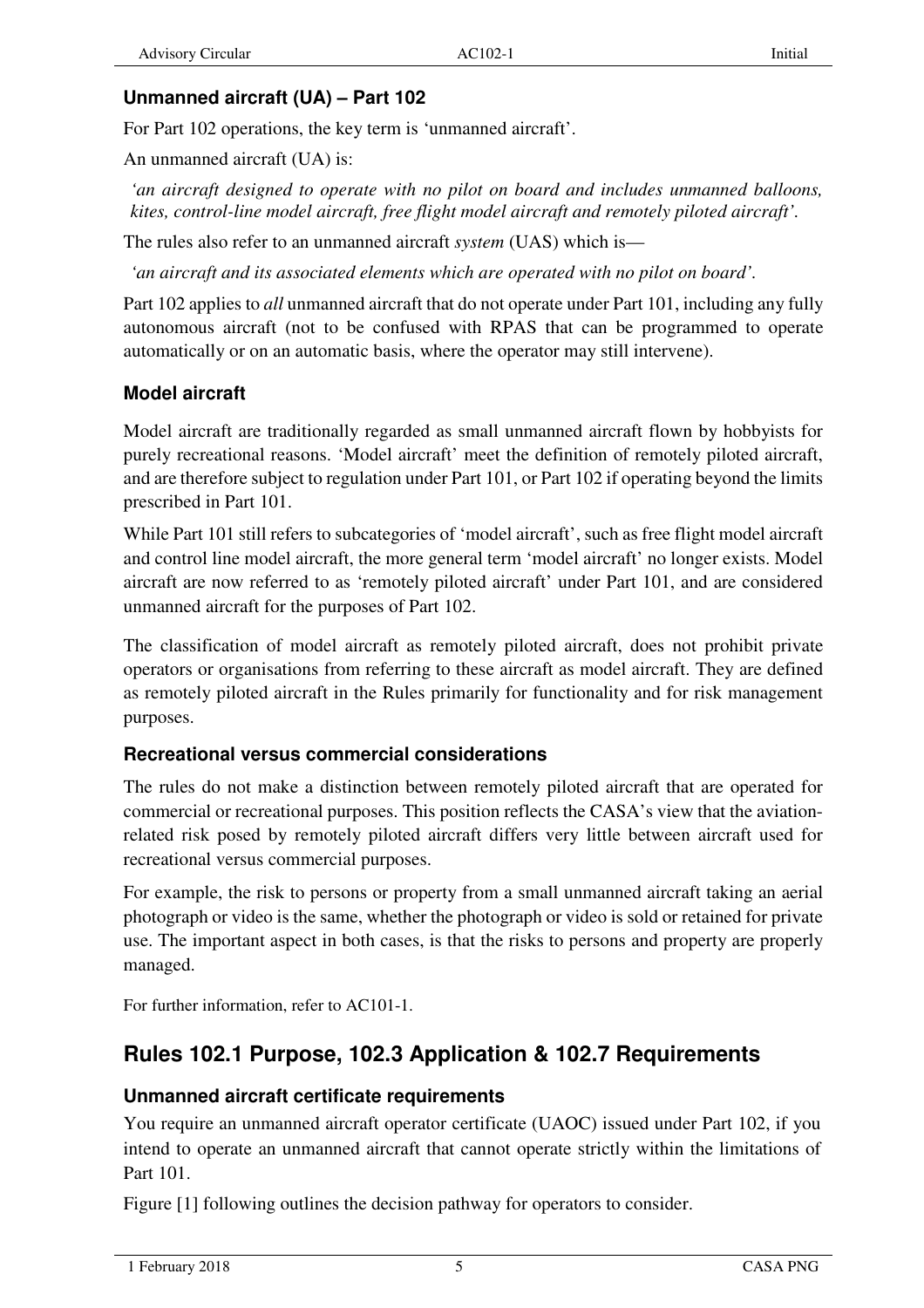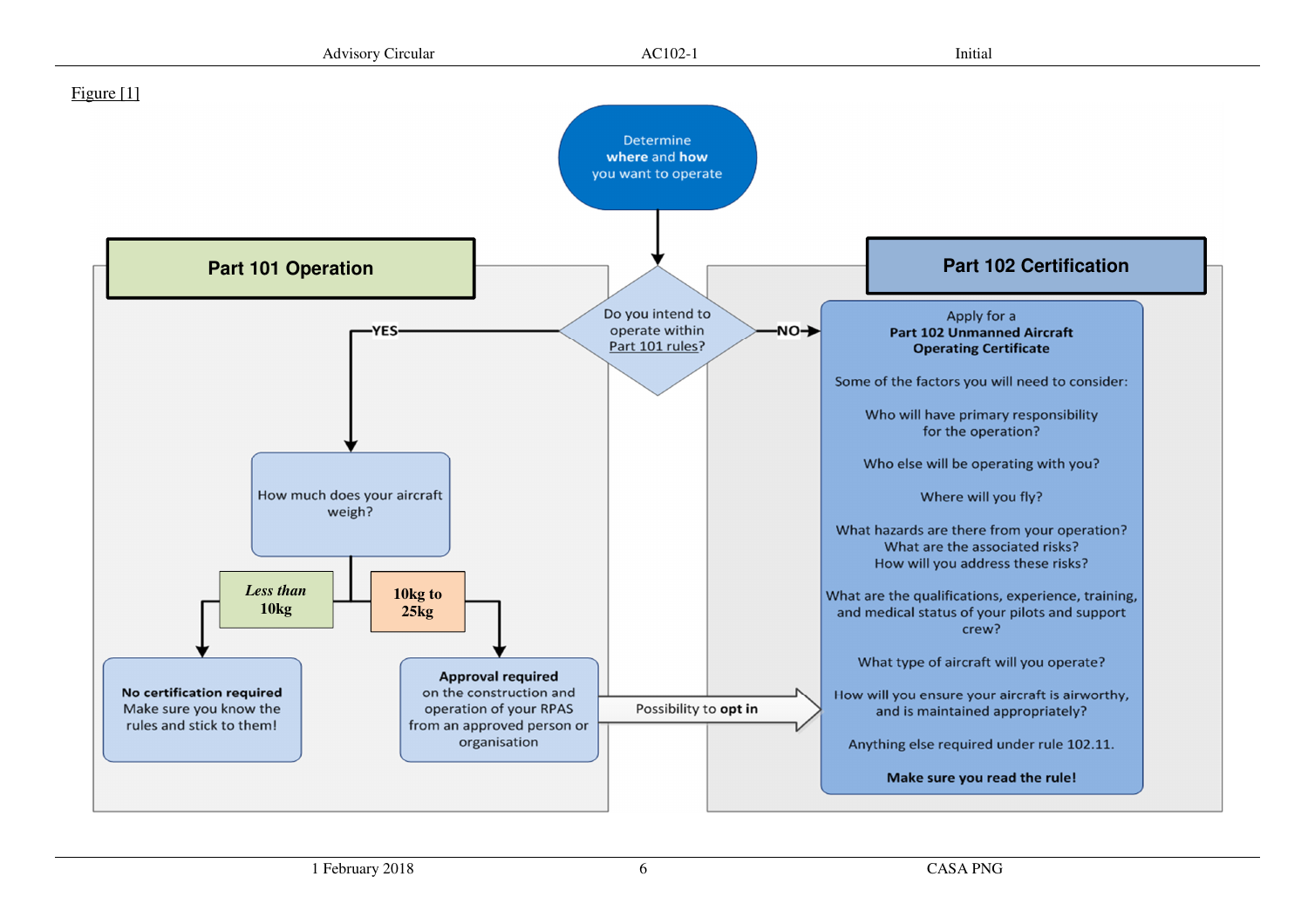#### **Part 101 or Part 102 operations**

There are 12 key operating requirements under Part 101. You must—

- (1) not operate an aircraft that is more than 10 kg without the Director's approval and always ensure that it is safe to operate; and
- (2) at all times, take all practicable steps to minimise hazards to persons, property and other aircraft (i.e. don't do anything hazardous); and
- (3) fly only in daylight; and
- (4) give way to all manned aircraft; and
- (5) be able to see the aircraft with your own eyes (e.g., not through binoculars, a monitor, or smartphone), to ensure separation from other aircraft (or in certain cases, use an observer to do this); and
- (6) not fly your aircraft higher than 120 metres (400 feet) above ground level (unless certain conditions are met); and
- (7) have knowledge of airspace restrictions that apply in the area you want to operate; and
- (8) not fly closer than 4 kilometres of any aerodrome (unless certain conditions are met); and
- (9) obtain an Air Traffic Control clearance issued by PNG Air Services Ltd prior to flying in controlled airspace; and
- (10) not fly in special-use airspace (e.g. restricted, military operating areas or low flying zones) without the permission of the administering authority of the area; and
- (11) have consent from anyone you want to fly above; and
- (12) have the consent of the property owner or person in charge of the area you want to fly above.

This list should not substitute for a full reading of Part 101. You should conduct a thorough assessment of your operation and ensure you understand the Civil Aviation Rules that apply to your operation, before deciding whether to operate under Part 101 and 102.

Some exceptions may apply, but generally if you cannot meet any of these requirements; this is a good indication that your operation will need to be certificated under Part 102.

## **General guidance material**

#### **Considerations for your proposed operation**

Before you make an application to CASA PNG for an unmanned aircraft operator certificate under Part 102, you will need to give some thought to the scope of your proposed operations.

Below are some useful prompting questions that will help define the level of risk posed by your operation, and thus the appropriate regulatory response. The list of questions below are only *some* of the considerations for prospective unmanned aircraft operators, and provides guidance based on CASA PNG's current understanding of RPAS capabilities, and the current Papua New Guinea RPAS environment.

The advisory circular does not detail specific requirements for different applications or uses but CASA PNG considers each application on its own merits. You will be expected to demonstrate how you intend to address the hazards identified, and the associated risks presented by your operation.

The series of questions below will help you decide what aspects of Part 101 you may not be able to comply with, and therefore the areas where you will need to pay particular focus on in preparing your application.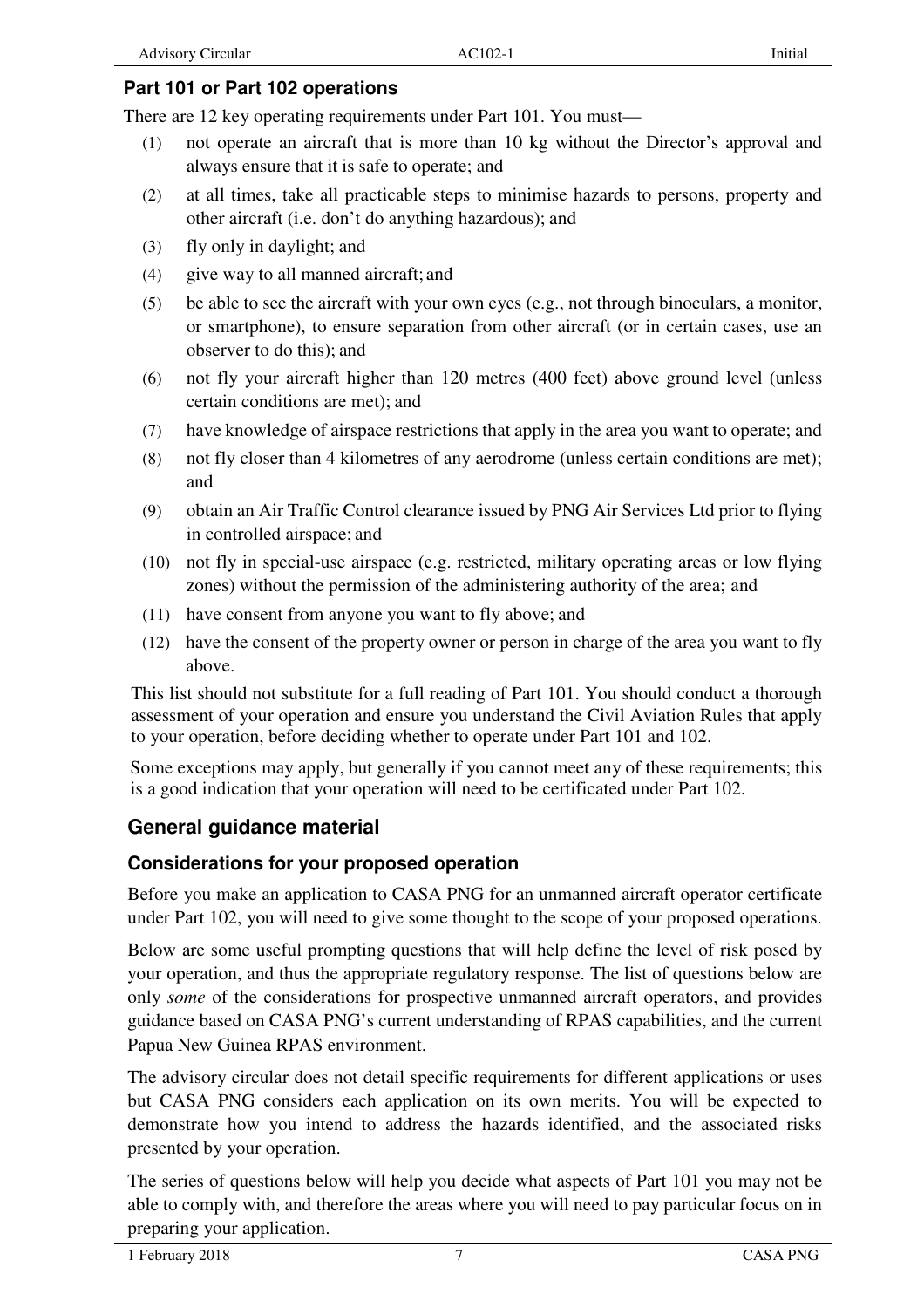#### **Unmanned aircraft larger than 10 kg**

If you want to operate an aircraft with a gross mass of more than 10 kg, but not more than 25 kg you may be covered by Part 102. Aircraft weighing between 10 kg and 25 kg may not be operated under Part 101. This means that if the gross mass (including the payload) is over 10 kg you can only be covered by Part 102 certification.

#### **Unmanned aircraft larger than 25 kg**

If you want to operate an aircraft with a gross mass of more than 25 kg, you are automatically covered by Part 102. Authorisation to operate an aircraft over the 25kg gross mass may only be granted under the authority of a Part 102 certificate. The gross mass of 25 kg includes any payload carried by the aircraft.

#### **Approved person or organisation**

Please contact the CASA PNG for further information about becoming an approved person or organisation under Part 101.202

#### **Night operations**

If you wish to fly your unmanned aircraft at night you will need to explain in your application how you propose to address—

- the availability of aircraft lighting/aids to ensure your aircraft is visible to other remotely piloted aircraft operators or manned aircraft; and
- how you will maintain visual contact with the aircraft; and
- area of proposed operations; and
- risks to persons or property on the ground; and
- notification of flights to emergency services.

The term 'day' is as defined in the Civil Aviation Rules Part 1.

#### **Operating over crowds, in congested areas and close to buildings**

Operating above gatherings of people or congested areas where people may be present is inherently hazardous. Flights above or in proximity to people at sporting events or other events (whether held indoors or outdoors) involving large or dense crowds of people have additional risks.

Applicants for an UAOC are expected to address the following in their applications—

- identification of the hazards and risks, including those that might be exacerbated by a crowd or people being present; and
- the configuration of the aircraft (fixed wing vs multi rotor or airship); and
- reliability of the machine; and
- reliability of the control system; and
- mitigations in place in the event of any system failure; and
- system redundancy (such as an acceptable automatic recovery parachute); and
- if practicable, the steps the operator proposes to take to obtain the consent or give notice to person affected by the operation.

Operating close to buildings or structures where people are present or in close proximity may also be hazardous. If you are proposing to use an aircraft close to buildings, you will need to address additional things such as—

- procedures for dealing with impact with structures or objects; and
- crowd/access control to ensure a safety perimeter in the event of the aircraft falling to the ground.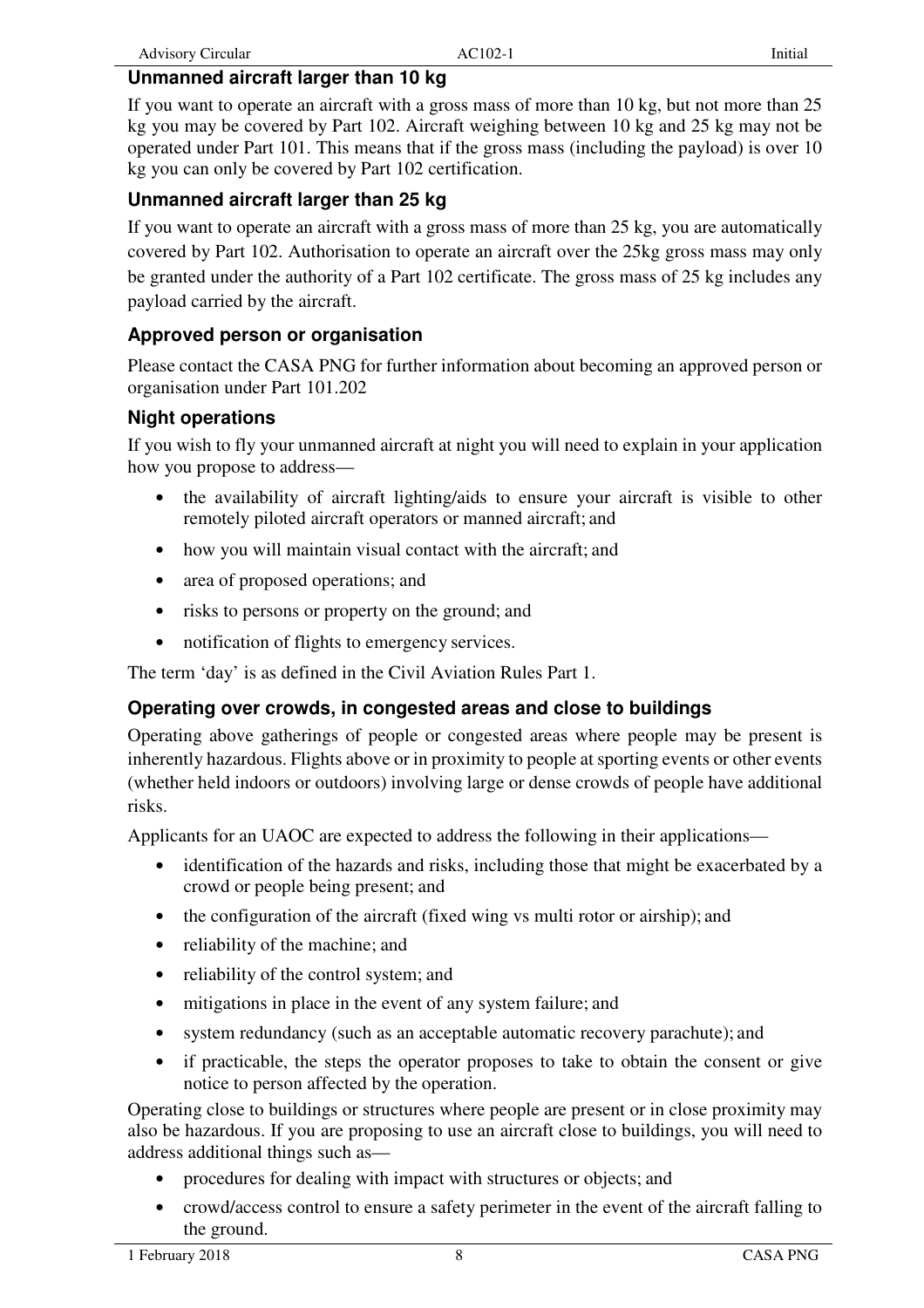#### **Beyond visual-line-of-sight (BVLOS) operations**

We expect that for the foreseeable future the standard operating environment will be to operate within '*unaided*' visual line of sight (VLOS). '*Unaided*' means that the aircraft is able to be seen by the operator without the use of an instrument, such as binoculars or a telescope.

While Part 102 does not prohibit BVLOS operations, these types of operation present a number of challenges for operators. The risks associated with such operations mean that if you are intending to undertake BVLOS operations, you will need to present a strong and convincing safety case in your application. Some of the features of a safety case would include—

- identification of the airspace class to be used and associated requirements and how they will be met; and
- ability to provide separation from other traffic, such as segregated airspace or a technological solution (e.g. seek, detect and avoid systems); and
- mitigate risk to persons, property and terrain.

### **BVLOS airspace requirements**

BVLOS operations relying on segregated airspace will need to have successfully obtained approval, for the designation of such airspace before operations would be approved.

UAOC applicants should be aware that the establishment of special-use airspace in accordance with a Part 71 authorisation (i.e. military operating areas, restricted areas or danger areas) on a frequent basis, and/or in numerous locations, can disrupt the conventional aviation system. In some cases, the use of special-use airspace is not likely to be a workable solution, except in limited numbers and for specific purposes, such as research and testing in areas of low traffic intensity aviation activity.

## **BVLOS and First Person View (FPV)**

Unmanned aircraft that are flown using First Person View (FPV), or from a remote device that requires the attention of the pilot, will still need an observer to be present to maintain the unaided visual line of sight contact at all times with the aircraft. This observer is needed, among other things, to advise the pilot of any other traffic that enters the UA's operational area.

An FPV operation without an observer is considered a BVLOS operation and will require operators to address the safety case considerations above.

## **Extended Visual Line of Sight (EVLOS) operations**

Extended visual line-of-sight (EVLOS) means observing an extended area of airspace by utilising observers at the boundary of the area, who are in direct contact with the pilot/operator. These observers provide the separation by ensuring no other traffic enters the operational area. UA operations where this process has been utilised is in the surveying of power-lines. This may also be considered a possible solution for precision agriculture tasks that utilise UAs.

EVLOS may be approved if conducted with a number of appropriate support crew for the operation, and you can ensure the separation of unmanned aircraft from other aircraft.

If you wish to conduct EVLOS operations you are required to establish procedures for contacting other aviation operations in the area (e.g. for agricultural operations, other manned agricultural aviation operators, or local helicopter operators), to ascertain when and where they intend to operate in a specific area and to advise them of the intended UA operation.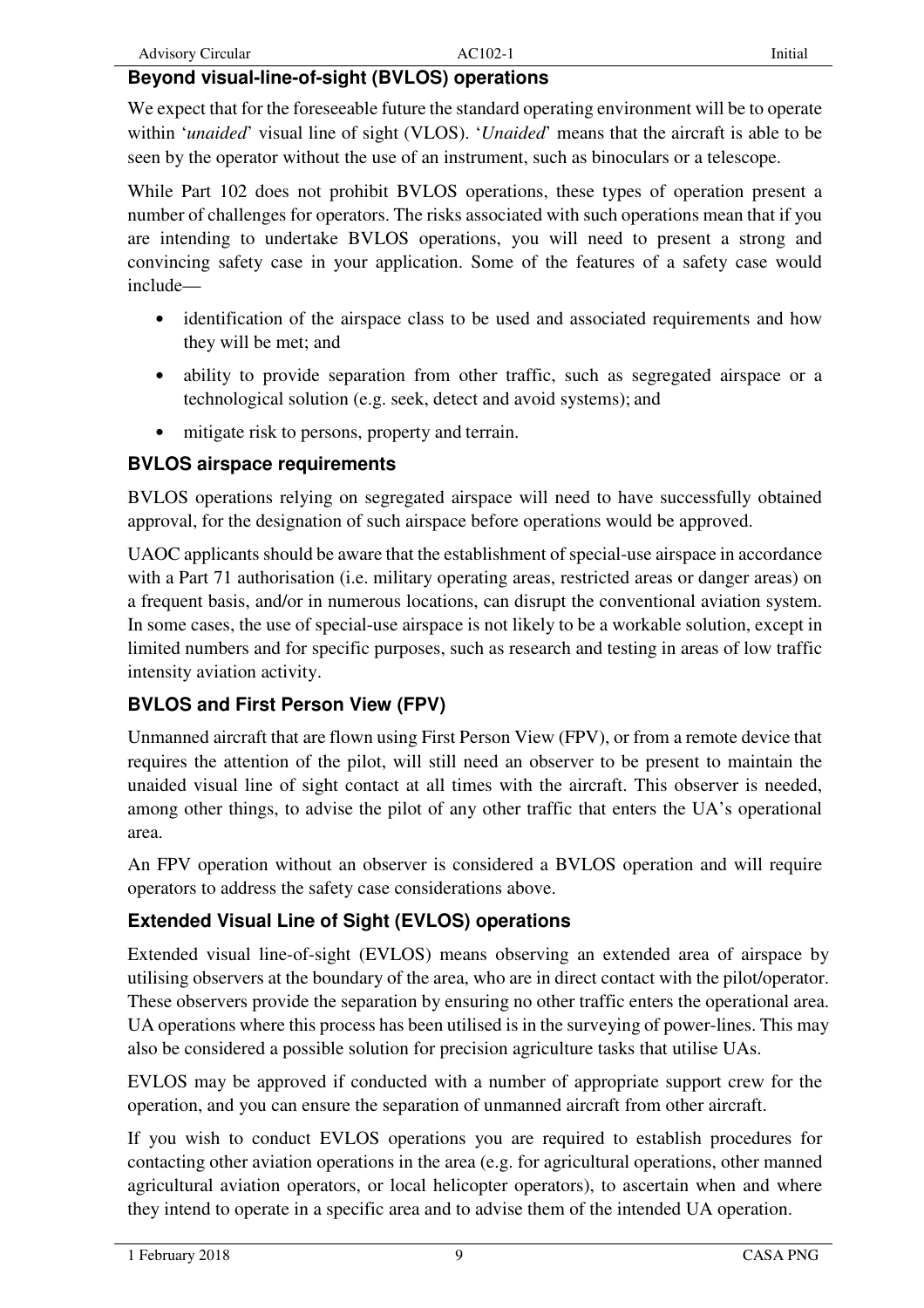Under Part 101*,* a 400 ft AGL ceiling applies to remotely piloted aircraft operations (with some exceptions). The purpose of this ceiling is to create a buffer zone between conventional aircraft and those that are operated under Part 101.

Conventional aircraft are generally not permitted to fly below 500 ft AGL, unless they have a bona fide reason to do so. Conventional aircraft such as agricultural operations however, do operate below 500 ft. Aircraft also operate below 500 ft when landing and taking off.

This is why there is an overarching obligation on remotely pilot aircraft operators, to give way to all manned aircraft. The 'give-way' rule applies to both Part 101 and Part 102 operations, unless a Part 102 certificate provides otherwise.

If you want to operate above 400 ft AGL you will need to first identify the class of airspace that you intend to operate in. Different rules apply depending on the airspace you intend to fly in.

You may also need to consult PNG Air Services Ltd (PNGASL) to ascertain if you will require an air traffic control clearance and/or special aircraft equipment, such as a transponder, or any other conditions that they might set for the operation that you have to abide by.

## **Flying UAs within 4 km of an aerodrome**

You may not use your aircraft within 4km of an aerodrome *unless* it is a shielded operation. Shielded operations are defined in Part 101. Examples could be a flight that takes place in a stadium below the height of the roof, or a flight that takes place in a forested area below the height of the trees.

If you wish to fly a non-shielded operation within 4 km of an uncontrolled aerodrome, it is important that you demonstrate an understanding of the risks of doing so and can demonstrate ways of managing those risks.

If you are unable to reach an agreement with the aerodrome owner under Part 101 rules, then you may be able to get a Part 102 certificate that does not include this requirement. However, for this to happen, it will be important for you to demonstrate that you have thought through the following—

- how you can and will inform the airfield operator about what you are doing; and
- how you will monitor the appropriate air traffic frequencies; and
- anything else that will be relevant to ensure the safety of the manned aerodrome in question.

It will also be important to demonstrate that you have the requisite knowledge and skills to operate near an aerodrome, and use the necessary technical equipment to communicate with air traffic control. This may include—

- a pilot licence issued under Part 61; or
- other appropriate documents acceptable to the Director.

## **Flying above people without obtaining their consent**

Under Part 101, operators are required to avoid using airspace above people unless they have the consent of people below the flight. This requirement applies to operations over private property as well as public land, and public spaces.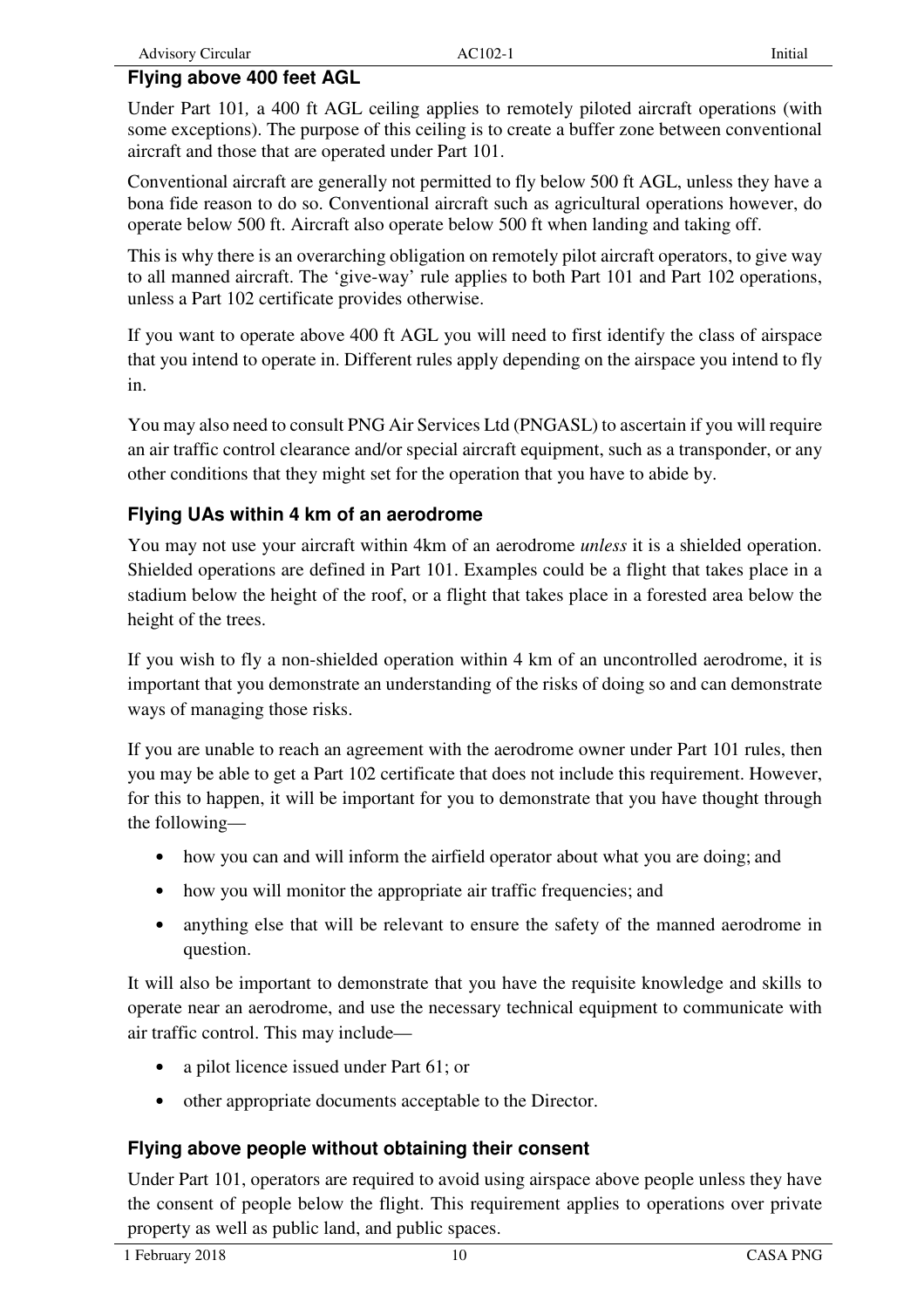For more information about the consent rule (rule 101.207(a)(1)), refer to AC 101-1.

Generally, operating above people without their consent is likely to be a hazardous activity. You will need to explain in your application why it is not possible or practicable to obtain consent from the people you intend to fly above.

In deciding whether to relax or remove the requirement to obtain consent, relevant considerations would include—

- the weight and size of the aircraft involved; and
- the configuration of the aircraft, whether fixed-wing or multi-rotor or airship (and things such as the aircraft's glide capability and whether rotor blades are closed/covered will be particularly relevant); and
- reliability of the aircraft; and
- reliability of the control system (and any related system); and
- mitigations in place in the event of any system failure, including "return home" functionality; and
- system redundancy (such as an acceptable automatic recovery parachute); and
- the geographical area that the unmanned aircraft is intended to be used in; and
- $\bullet$  the height(s) at which the aircraft will be operated; and
- consideration of the hazard register to establish the operator's understanding of their operation and safety management system.

If an operation is approved to be conducted without obtaining consent, you may still be required (as a condition included in the certificate), to take reasonable steps to notify people who may be affected by an operation. This may include use of such mediums as newspaper advertising, letterbox drops, or signs affixed in a particular area or at the entry to an area of intended operation.

In other cases, for example a sports event, it may be possible to have notice included as part of a ticket to give attendees prior warning of an operation occurring (and establish acceptance of those operations as a condition of entry).

#### **Flying above property without getting owner's consent**

Under Part 101, operators are required to avoid flying piloted unmanned aircraft in airspace above an area of property, unless prior consent has been obtained from any persons occupying that property or the property owner. This requirement applies to both private property as well as public land, and public spaces.

Consent may be obtained from the property owner or occupier. In practice this will mean, for private property, the owner, a tenant, or a representative at the property. For public spaces, consent is needed from the agency or organisation owning or controlling that space (e.g. a local council or the appropriate Government Department).

Consent may be implied or explicit depending on the situation involved and therefore may not have to be sought from the same people repeatedly, if standing arrangements or understandings are entered into. The consent itself could take multiple forms, such as informally verbal, written, or more formally contractual. This will depend on the situation and the requirements of the landowner, the people involved and, potentially, the commercial imperatives of the operator.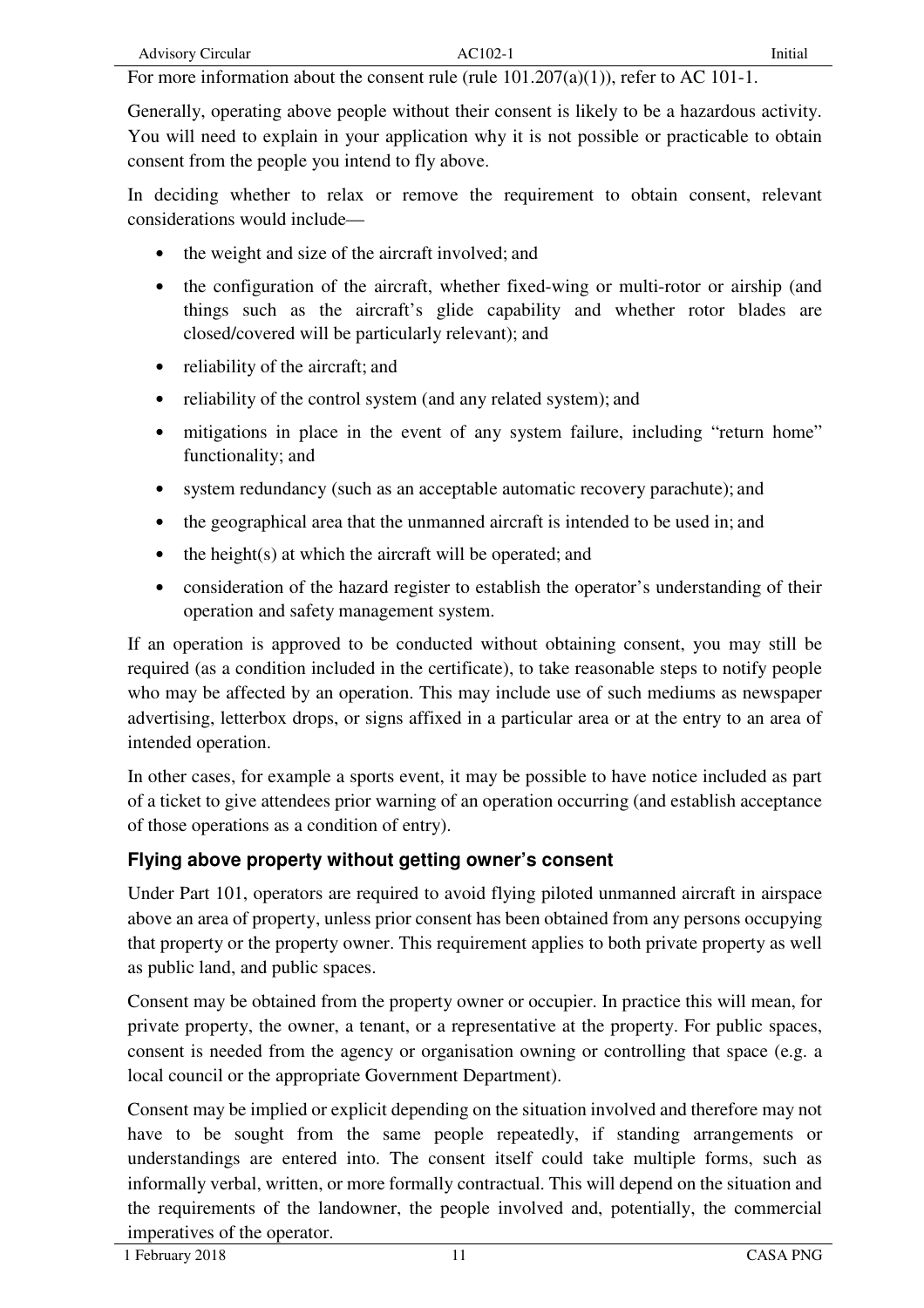Existing agreements and arrangements may be sufficient in certain cases. For example, commercial contracts that already guarantee access or through the implied consent of operations that have already taken place.

For more information about the consent rule (rule  $101.207(a)(1)$ ) refer to AC-101-1.

#### **Issues with obtaining owner consent**

Seeking consent is a two-step process—

- (1) locate the landowner or person occupying that property (or their representative); and
- (2) seek the consent of those on the property or around your operation.

If it is not practicable or possible to obtain consent from property owners or property you intend to fly above, you will need a Part 102 certificate. The reason you may not be able to obtain consent could include—

- that obtaining consent would be onerous namely due to
	- o the number of properties to be overflown; and
	- o the location of the operation; and
	- o of the nature of the operation (e.g. emergency services use); and
- an inability to locate a property owner or representative; and
- attempts to contact a property owner have failed; and
- unwillingness of a property owner to give consent; and
- it is unclear who is appropriate or authorised to give consent.

You will need to explain in your application, why it is not possible or practicable to obtain consent from the property owners/occupiers you intend to fly above. In deciding whether to relax or remove the requirement to obtain consent, relevant considerations would include—

- the weight and size of the aircraft involved; and
- the configuration of the aircraft, whether fixed-wing or multi-rotor or airship (and things such as the aircraft's glide capability and whether rotor blades are closed/covered will be particularly relevant); and
- reliability of the aircraft; and
- reliability of the control system (and any related system); and
- mitigations in place in the event of any system failure, including "return home" functionality; and
- system redundancy (such as an acceptable automatic recovery parachute); and
- the geographical area in which the aircraft is intended to be used; and
- the height(s) at which that the aircraft will be operated; and
- consideration of the hazard register to establish the operator's understanding of their operation and safety management system.

If an operation is approved to be conducted without obtaining consent, you may still be required (as a condition included in the certificate), to take reasonable steps to give notice to people who may be affected by an operation. This may include use of such mediums as newspaper advertising, letterbox drops, or signs affixed in a particular area or at the entry to an area of intended operation.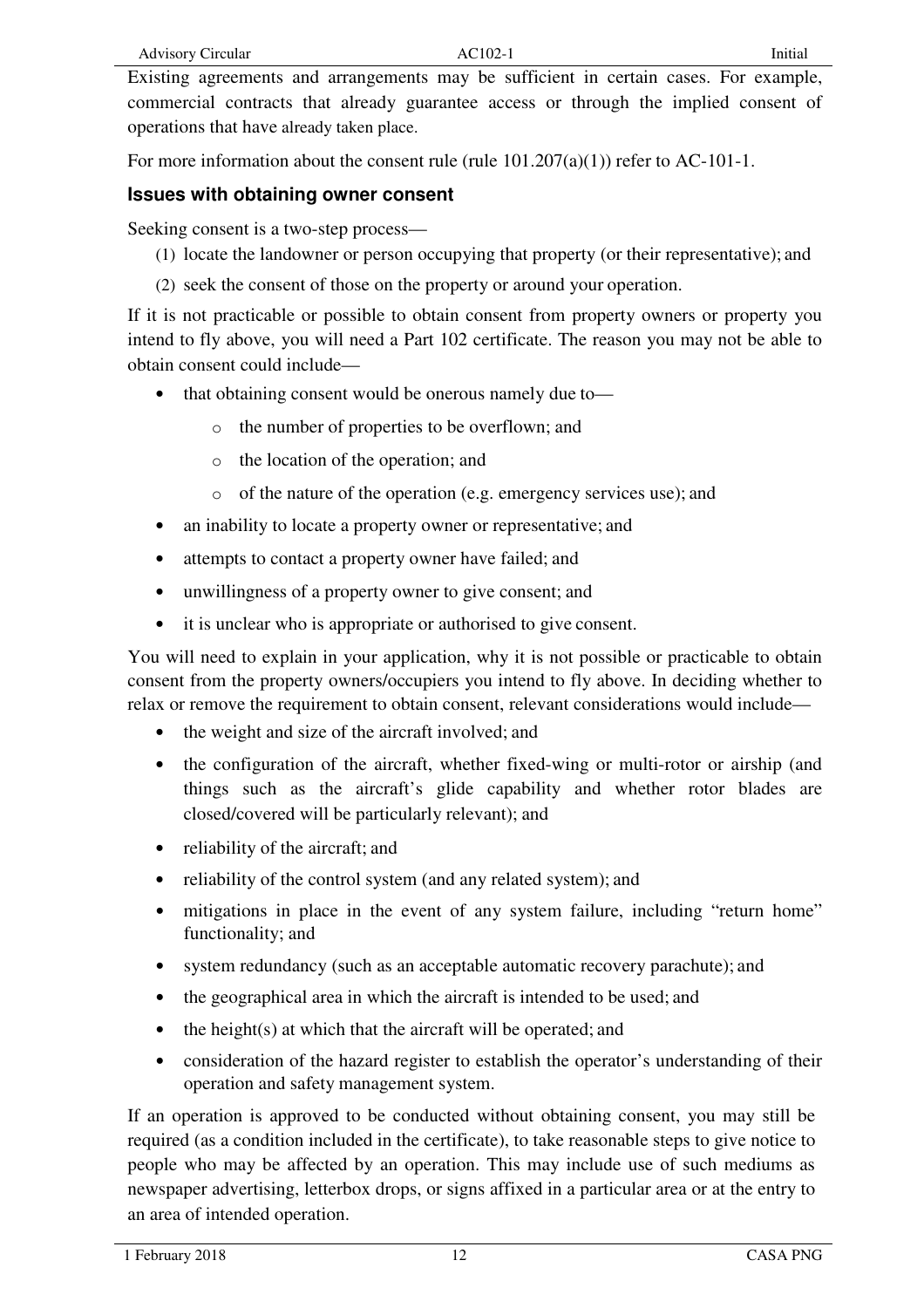### **Legislation and Privacy provisions**

It is important to note that even if you obtain consent, you remain subject to all other relevant legislation, including local body bylaws and requirements.

If you are using a camera or other similar technology you will likely be subject to Section 49 of the 'Right to Privacy' provisions of the PNG Constitution.

## **UA agricultural operations**

Unmanned aircraft operations for agricultural purposes are potentially hazardous, as they can involve flying very low to the ground, the use of hazardous materials, and potentially involve operations near other low-flying aircraft.

Part 137 *Agricultural Aircraft Operations* is the current Part governing agricultural operations by manned aircraft. It provides a useful basis for considering the safety requirements of your proposed operation.

Conditions that reflect those of Part 137 may be imposed on a Part 102 certificate. For example, personnel associated with your operation may be required, as a condition of their certificate, to hold agriculture and chemical ratings. The application of chemicals requires that operators be fully aware of the potential for overspray and accidental damage to other crops or property.

## **UAOC application and exposition**

Any unmanned aircraft operation will introduce hazards and risks that will need to be managed. This is the responsibility of the operator, so it is essential that you give this thorough consideration.

Establishing a **hazard register** is a crucial demonstration that you are aware of all the potential hazards, the level of risk each hazard poses, and the measures that will be taken to mitigate these risks.

When applying for an unmanned aircraft operating certificate, you must be able to demonstrate that the operation will be safe. The Director will look at the people involved in the operation, the aircraft, and the scope of the operation. The Director must be satisfied that the operation is safe, and that the operator is able to mitigate and control the risks before issuing the UAOC.

## **Standard operating procedures (SOPs)**

To demonstrate the safety of the proposed operation, the operator also requires an exposition that should establish and document a set of **standard operating procedures (SOP)**. The SOP should include a process for conducting a risk assessment on the type of operation, and the organisation intends to undertake. The SOP should take the form of a simple organisation manual that is controlled by the operator. Refer also to rule 102.11(b)(10) later in this advisory circular.

It is highly recommended that the operator establish a basic **Safety Management System (SMS)** for their organisation. Information for developing a small non-complex organisation SMS should be obtained by the applicant.

In preparing your exposition, you may wish to incorporate requirements from other parts of the Civil Aviation Rules s (for example, some requirements from Part 91 *General Operating Flight Rules*, or for an agricultural operation, Part 137 *Agricultural Aircraft Operations*). This would help to provide assurance to the Director that the operation is going to be conducted according to the highest possible safety standard.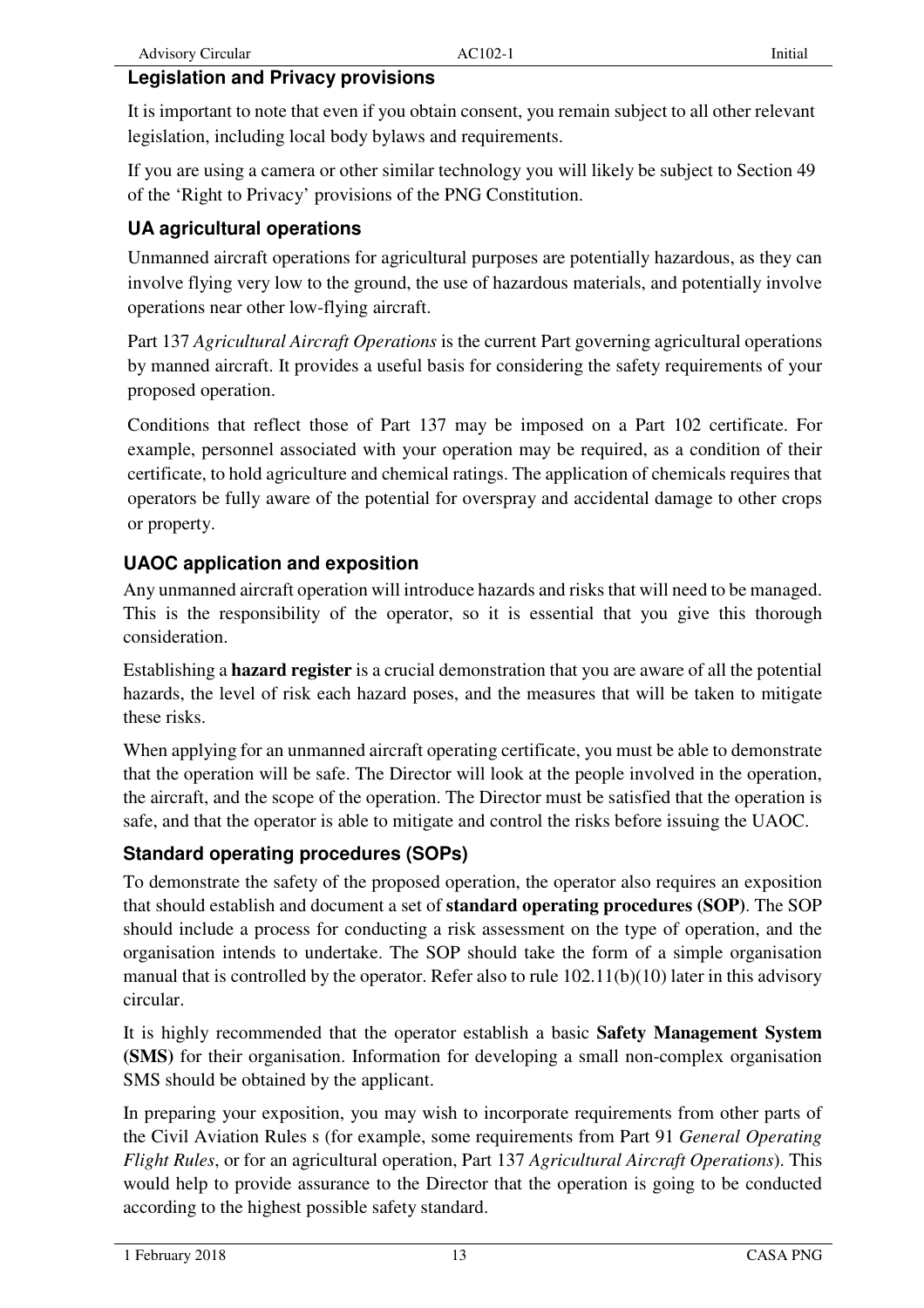| <b>Advisory Circular</b> | $AC102-1$ | Initial |
|--------------------------|-----------|---------|

#### **102.9 Application for an Unmanned Aircraft Operator Certificate**

Operators who require, or would prefer, to be certified under Part 102, will need to make an application to CASA PNG on Form CA 102 which may be obtained by email request to CASA PNG (see also website www.casapng.gov.pg).

The CA 102 application form is quite comprehensive due to the need to cover a wide range of very different operations that may be undertaken. You may find that you do not need to complete all sections of the Form if your operation is relatively simple, and these can be determined in consultation with CASA PNG staff. The time taken for assessment of the application will depend on the provision of information appropriate to and required for the proposed operation.

It is recommended if you are planning to make a Part 102 application, that you contact CASA PNG for an initial meeting to discuss the scope of the proposed operations, application and certification requirements.

#### **What CASA PNG will assess**

CASA PNG will review your entire proposed operation, using your *exposition* as the guiding document for the assessment.

Your *hazard register* will also be key to demonstrating that you understand all of the hazards related to your operation, and have mitigations in place to manage any associated risk.

#### **102.11 Unmanned Aircraft Operator Exposition**

If you want to apply for an unmanned aircraft operator certificate, you are required to submit an exposition addressing a number of important matters relating to the proposed operation.

An exposition is a description of how an operator (no matter how big or small) will conduct its operations to maintain the required level of safety and remain in compliance with the rules.

To assist you, the CASA PNG has compiled a Part 102 compliance matrix (Form CA 102/03). This document identifies each rule requirement and has space for the applicant to identify the specific section/paragraph in their exposition that shows compliance with that specific rule. The matrix supports the application and is vital to the CASA PNG assessment process, enabling considerable time and cost saving.

The preferred approach is for you to identify a section and/or paragraph reference against each rule. It follows that the exposition needs a section/paragraph numbering system. Further, for exposition control, page numbering, issue date, list of effective pages (LEP) and contents page are also needed. The introduction page of the compliance matrix has further guidance on this subject.

#### **102.11(b) Exposition matters:**

This rule lists the items that are required to form an exposition. A well-written and comprehensive exposition will help CASA PNG assess your application, especially if it provides a clear description of the operational procedures in your own words.

The Director has the discretion to require only some of these items, as appropriate to the particular circumstances, context and characteristics of the proposed operation and emphasizes the importance of an initial meeting to discuss what might be expected from you.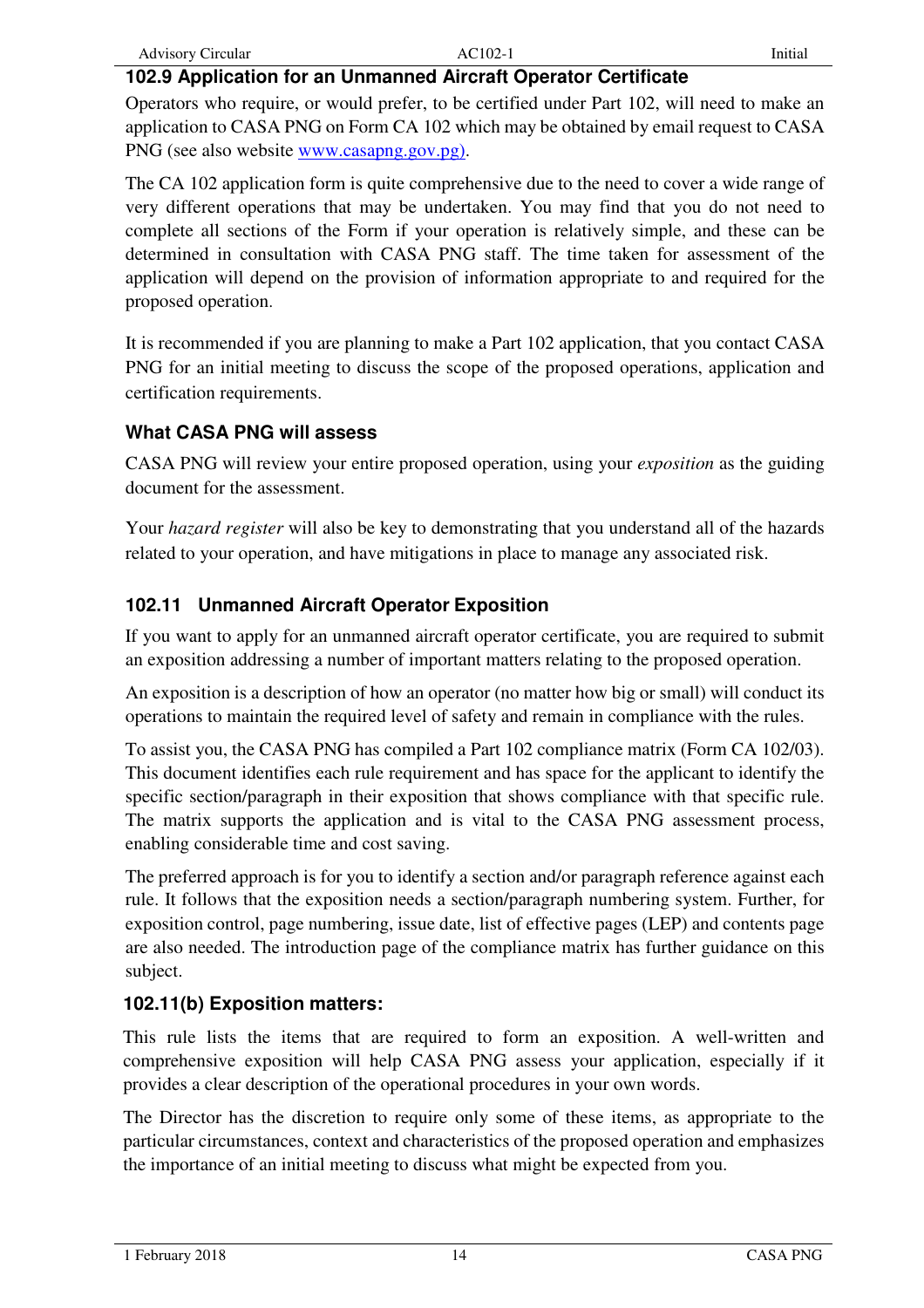#### **102.11(b)(1) Person with primary responsibility:**

This rule requires you to identify a "Primary/(Prime) Person". As the title implies, this is the person who has primary control of the operation and is usually the person making the initial application. Usually this is the person responsible for funding the operation and/or providing the resources (including the aircraft). It is usual to provide a small organisational structure diagram (similar to a family tree), showing lines of responsibility between persons identified as having a responsibility for any part of the operation. For owner/operator operations this will be relatively straightforward, but for large organisations, it is expected that there are clear roles and lines of responsibility.

The prime person is also the person that will be subject of a fit and proper person assessment. Further information on fit and proper person assessment is detailed later in this advisory circular.

#### **102.11(b)(2) Person having control:**

This rule requires the identification of any person who has control over any part of the operation. It may be the person with control over the flights or training, or the person responsible for maintenance control. The use of the family tree would show the lines of responsibility and reporting back to the prime person.

#### **102.11(b)(3) Areas of operation:**

This rule requires the identification of the actual geographic areas in which you will operate your RPAS. In some cases you will be able to delineate the area by street or locality names. In other cases, a map marking out the area may be the best solution.

Seeking general approvals for operations "within Papua New Guinea" or other large nonspecific geographical areas is not encouraged, and the operator will need to outline how it will go about ensuring it is aware of any local airspace restrictions and/or other localised operating conditions.

#### **102.11(b)(4) Hazard register:**

This rule requires you to complete and provide a hazard register. This register should be tailored to the risk of the operation, with appropriate mitigations identified.

The inclusion of a documented method for identifying hazards and controlling the associated risks, will provide confidence that the intending operator understands the context of their operations, and applies the standards that are likely to produce the best safety results. Consideration should be given to how you collect the information. and how you disseminate the plan to manage, and minimise hazards to your personnel, including their role in any hazard mitigation.

The hazard assessment process should consider all phases of operation, including hazards associated with the launch and landing of the aircraft.

#### **102.11(b)(5) Reporting information:**

The rule requires that you have procedures to report accidents and incidents. Currently Part 12, which details reporting requirements for manned aircraft, also applies to Part 102 unmanned aircraft operations. It does not apply to remotely piloted aircraft operated under Part 101 but the Director is instead able to tailor a specific reporting framework on a case-by- case basis.

Intending operators are required to report certain accidents and serious incidents in accordance with Part 12. CASA PNG CA005 Occurrence Report should be used as the reporting mechanism. Many sections of the form are unlikely to be applicable (in which case they should be left blank), but use of the form will ensure consistency in the CASA PNG reporting system.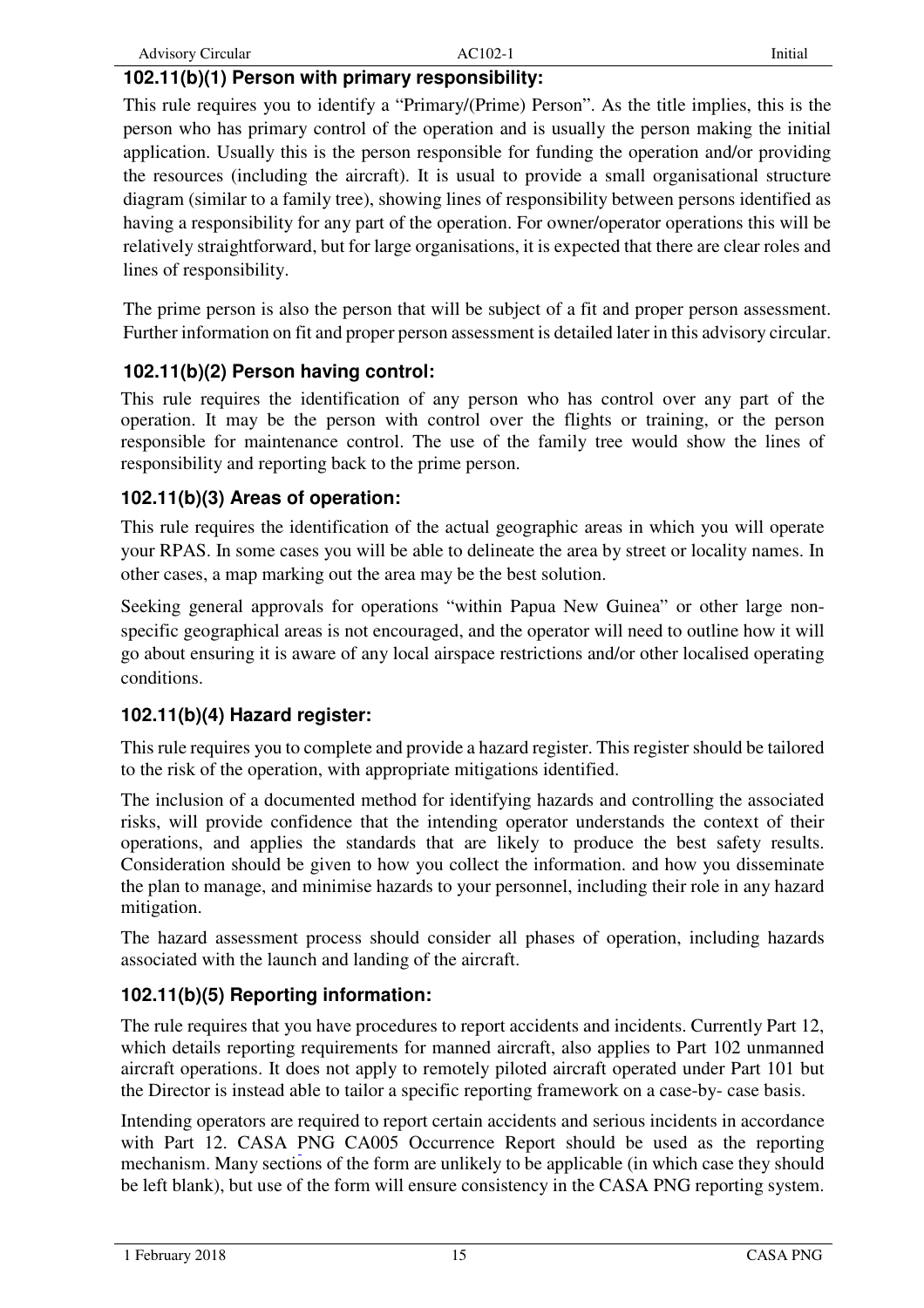You will generally be required to report the following types of events—

- injury to persons; and
- loss of control; and
- fly-away; and
- motor or structural failure: and
- incidents involving manned aircraft: and
- incursion into airspace where not authorised; and
- damage to third party property.

If you are unsure whether to report or not we encourage you to err on the side of reporting.

You may also be required to undertake regular statistical reporting which, when linked with incident reporting, provides data for CASA PNG to determine the reliability of unmanned aircraft. The more data gathered, the sooner reliability can be established which could inform policy work to revise limitations applied to unmanned aircraft operations.

### **102.11(b)(6) Licensing and qualifications:**

This rule relates to operating requirements for personnel licensing, qualifications, training and competency. There are currently no internationally recognised standards for unmanned aircraft competency and qualification requirements. The PNG Civil Aviation Rules also do not prescribe any particular pre-requisite for the operation of an RPAS.

The rule contemplates the Director being satisfied around two key areas of knowledge and competence—

- (1) general aviation knowledge (incorporating such things as airspace and air law); and
- (2) specific knowledge related to remotely pilot aircraft/unmanned aircraft (including aircraft handling).

In assessing what qualification and/or knowledge may be required for personnel involved in a particular operation, CASA PNG will need to be satisfied as to the person's knowledge and competence. Generally, a qualification or pilot licence will be evidence of this.

All assessments will occur in the context of the role the person will be performing, and the nature and scope of the operation in which they are involved. This includes people performing the following types of roles—

- pilot-in-command; and
- control station attendants; and
- observers.

#### **Pilot in command and persons having control**

To be approved as a person having control and/or the pilot-in-command of an RPAS under a Part 102 certificate, it is expected that the relevant person possess both general aviation knowledge and RPAS-specific competence.

Unless the nature and scope of the operation require otherwise, the following are likely to be acceptable to demonstrate *general aviation knowledge*—

- a pilot licence issued under Part 61, (or foreign recreational micro-light or glider pilot certificate):
- a remotely piloted aircraft licence (or equivalent) issued by a competent foreign aviation authority acceptable to the Director: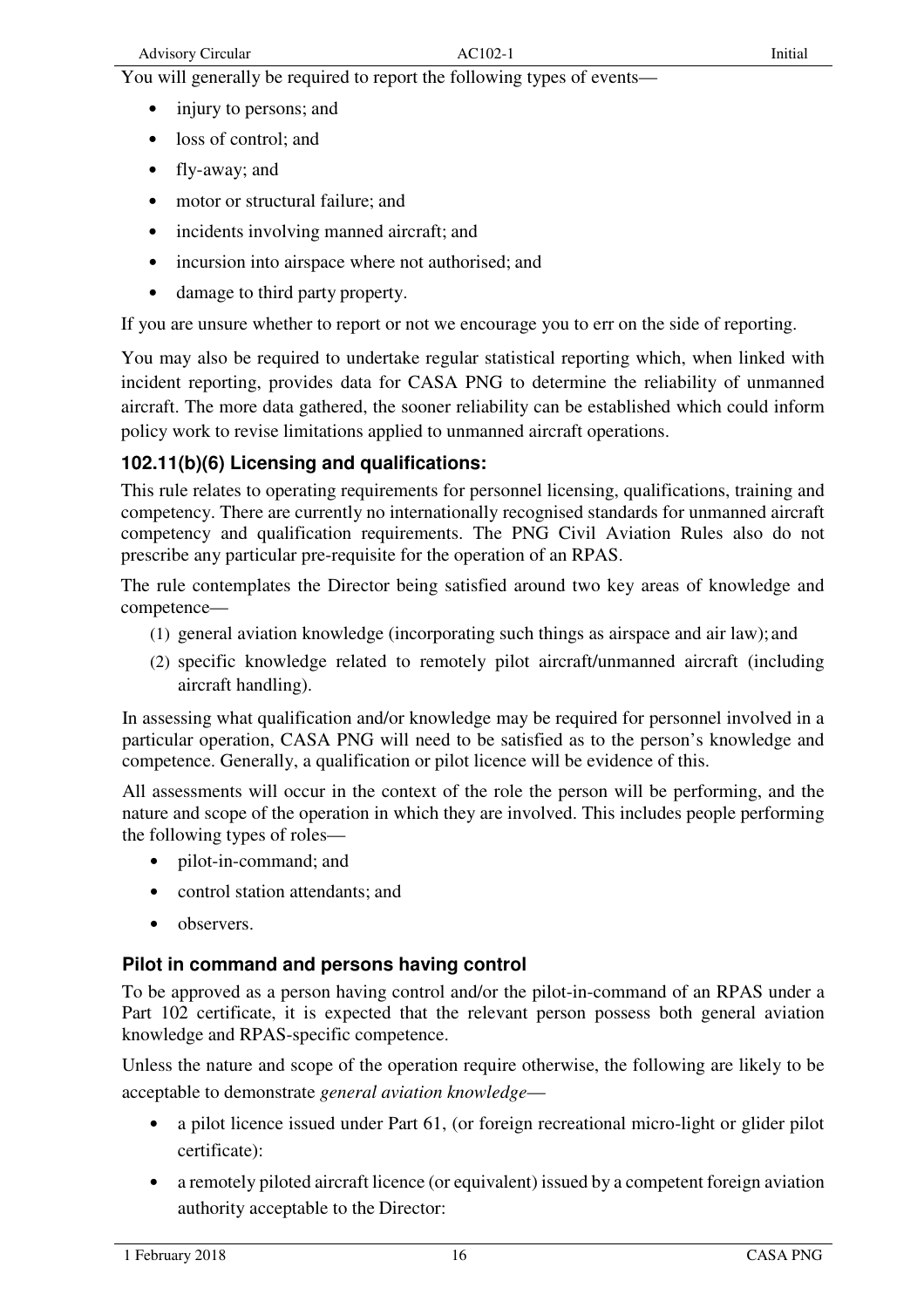• a pass in the private pilot licence (PPL) air law exam; radio telephony test; radio telephony rating; five hours of air instruction and experience focused on airspace and flight radiotelephony use:

*Note: Radio telephony requirements apply only if an aviation radio is to be used as part of the operation.* 

- a certificate of achievement issued by a Part 141 training organisation, which indicates
	- o a pass in aviation law theory; and
	- o competency in operating unmanned aircraft; and
	- o competency in the use of aviation radios (if applicable).

Unless the nature and scope of the operation require otherwise, the following are likely to be acceptable to demonstrate *RPAS-specific competence*—

- a certificate of training (or equivalent) from the manufacturer of the unmanned aircraft to be operated, or its Papua New Guinea agent:
- a certificate of training from a Part 141 training organisation authorised to conduct unmanned aircraft training.

We expect a growth in the number of organisations delivering RPAS training courses. For these to be considered for acceptance, an operator will need to obtain and supply a copy of the course syllabus, which will then be considered by CASA PNG.

For other personnel involved in an operation, CASA PNG will consider each application on its merits. General guidance is provided below.

#### **Observers/support crew**

Observers should not be impaired either visually or aurally in any way other than by an impairment that can be simply corrected (e.g. with prescription glasses).

Unless the nature and scope of the operation requires otherwise, observers will generally be expected to demonstrate competence in at least the following areas—

- methods of communicating with the pilot both directly; and
- action and backup action to take if communications fail; and
- methods of division of the sky into sectors so any intruder's position is instantly known once reported to the pilot; and
- emergency procedures should any event take place.

Support crew tasked with providing crowd control will be expected to demonstrate, that they are trained and authorised by the operator. Support crew should wear appropriate high visibility jackets.

Once certificated, observers and support crew should be trained and authorised in writing by the operator. A record of any ongoing training and specific site authorisation should be held by the operator and the crew member concerned.

#### **Flight time recording and operational experience**

The following is recommended guidance only and is not a condition of a Part 102 certificate:

Pilots and other related personnel should maintain a logbook recording their flight time and operational experience.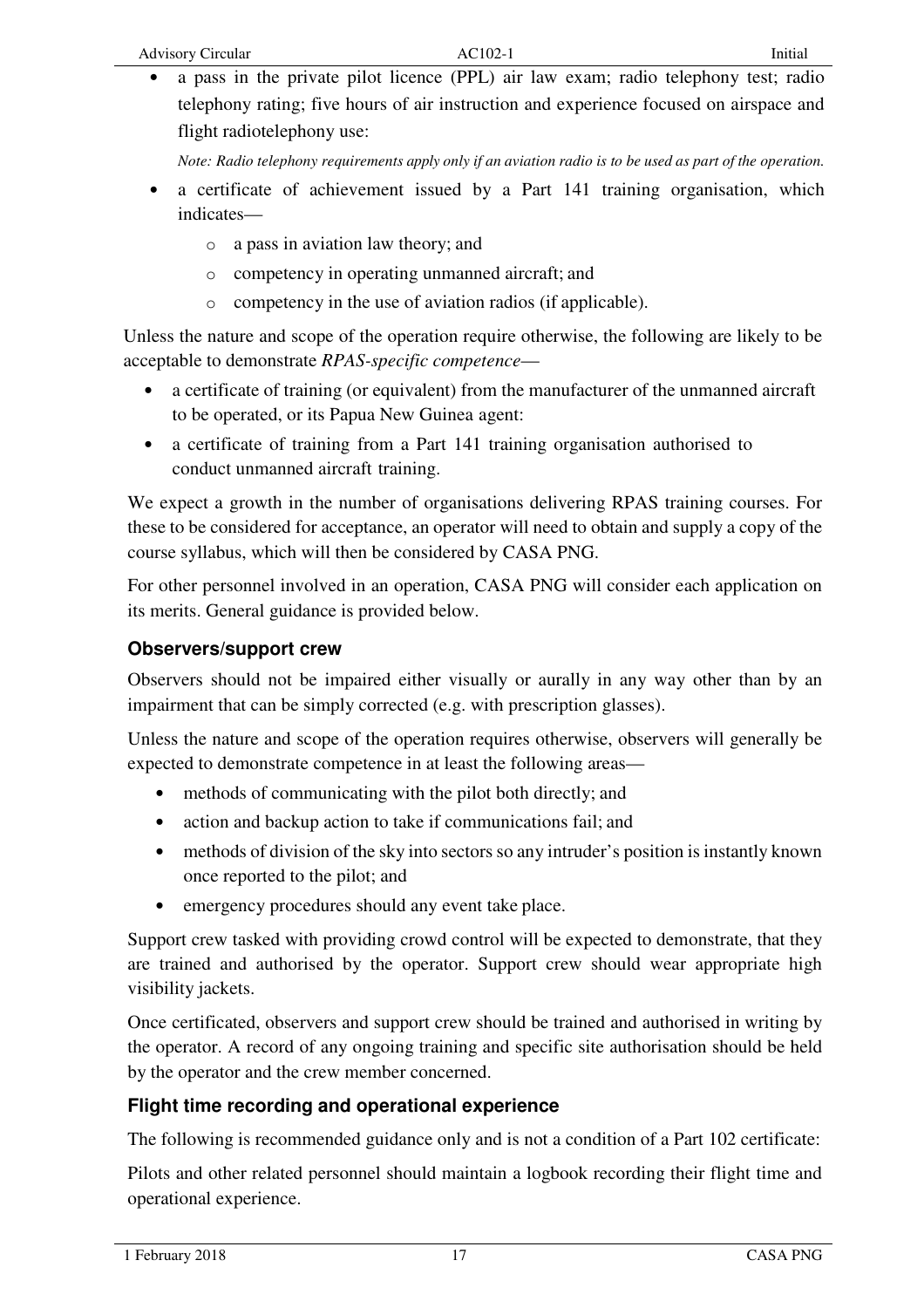The logbook should record at least-

- the pilot's/crew member's name; and
- aircraft type and serial number (if it has one); and
- flight time: and
- purpose of the flight; and
- outcome of the flight; and
- operational flight or training flight details.

The logbook can be in paper or electronic form but should be able to be produced when requested by CASA PNG.

Maintaining these records is not mandatory but highly recommended and will be useful when seeking to renew a Part 102 certificate and/or, when applying to change or increase the scope of an operation under an existing UA certificate.

#### **102.11(b)(7) Details of aircraft to be used:**

CASA PNG expects to see the following information provided with an application—

- format of the aircraft (rotorcraft/fixed-wing); and
- the dimensions and weight (ready to fly); and
- identification of the manufacturer of the aircraft, or if it is a homebuilt RPAS, the identity of the person who constructed it, where and when; and
- any attachments or role equipment fitted; and
- any unique markings or identifications, including the primary and any secondary colour of the aircraft.

If the Director, having given due consideration to rule 102.13(b)(3), requires marking in accordance with Part 47, the CASA Airworthiness Branch should be consulted for further guidance on aircraft marking requirements.

If Part 47 compliance is not required, then the expectation is that the aircraft will be marked using a permanent label that clearly identifies the operator.

Unless the size or nature of the aircraft necessitates otherwise, CASA PNG expects that the aircraft is marked in a way that identifies the operator. The marking should be affixed in a location that can be read without removal of any cover and label sizes scaled to suit the size of the aircraft.

#### **102.11(b)(8) Control systems:**

The rule requires the control system to be identified and approved. Currently, there are no internationally recognised design standards or configuration requirements that apply to unmanned aircraft control systems.

The command and control (C2) link refers to the data link between the RPA and its remote pilot station for the purposes of managing the flight. Work is progressing internationally by the Radio Technical Commission for Aeronautics (RTCA), to develop standards in this area, but this is a work-in-progress matter.

In the interim, caution is necessary in regard to reliability of C2 links, including the potential for signal jamming or other interference. Because of this, large unmanned aircraft utilising this technology are unlikely to be acceptable, unless an operator can demonstrate that these issues have been resolved.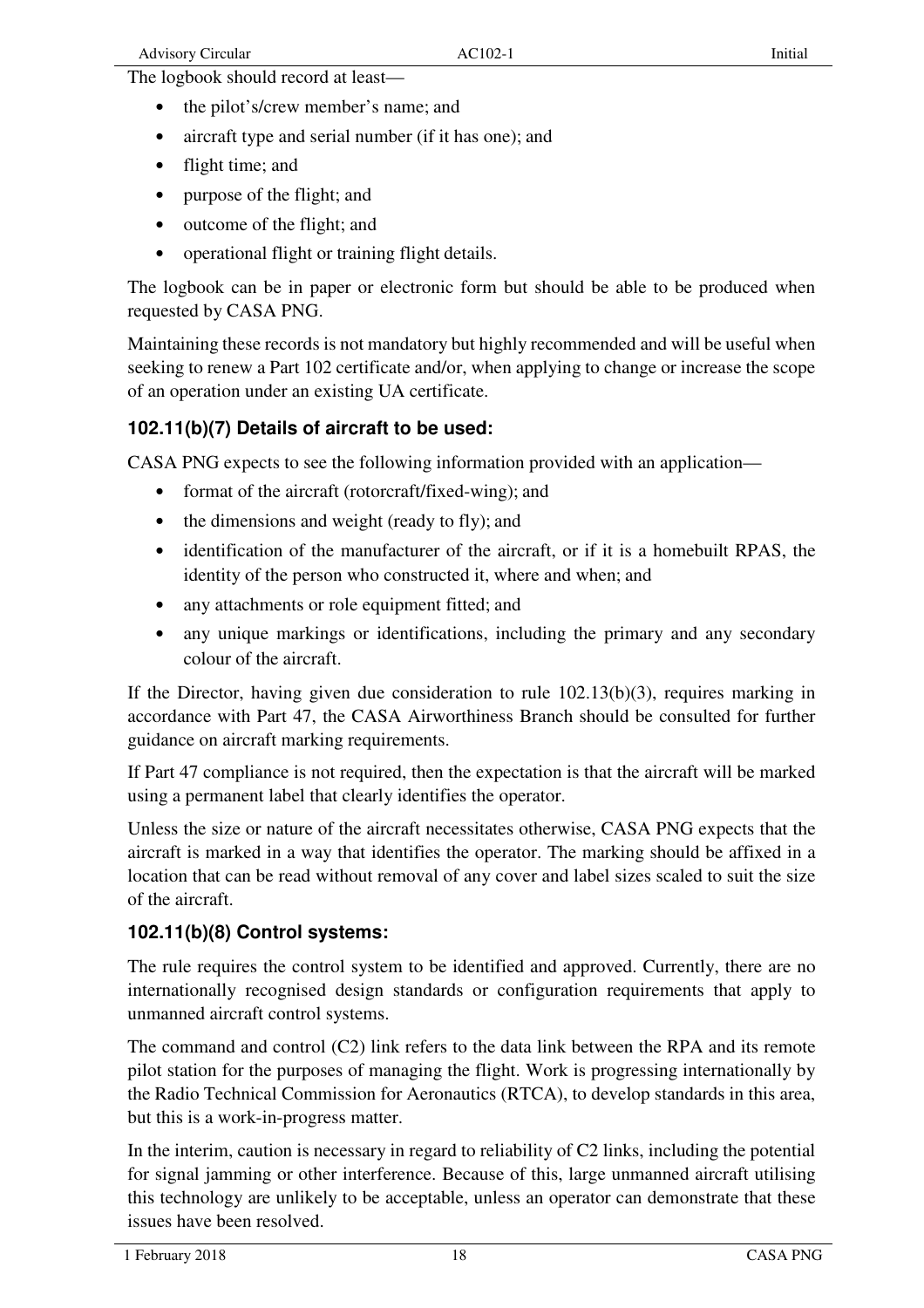For unmanned aircraft that are likely to operate in Papua New Guinea, the evaluation of the C2 link will be carried out on the basis of an operating history. The availability of good operational history should be considered when determining the use of a particular RPAS model/type.

### **102.11(b)(9) Aircraft maintenance:**

The rule requires you to establish a maintenance programme that is acceptable to the Director for all aircraft you operate.

The maintenance programme should reflect the nature of the operations the aircraft is applied to, and the size and complexity of the aircraft itself. This programme should be based on the manufacturer's maintenance instructions and should cover at least—

- a pre-flight inspection instructions or checklist; and
- a post-flight inspection instructions or checklist; and
- a periodic (i.e. regular) scheduled inspection timetable; and
- details of any component finite or retirement lives; and
- actions in regard to service information or airworthiness directives; and
- person(s) responsible for maintenance on the aircraft; and
- damage tolerance criteria (i.e. when components such as propellers must be changed).

Details of all maintenance actions will generally be expected to be recorded in an aircraft logbook.

The following describes levels of maintenance performance that are likely to be acceptable under a Part 102 certificate.

#### **Large unmanned aircraft**

For large unmanned aircraft, maintenance conducted by a Part 66 qualified, rated, licensed aircraft maintenance engineer (LAME), will generally be acceptable. Maintenance performed by a Part 145 maintenance organisation is also likely to be acceptable. The CASA Airworthiness Branch should be consulted for further guidance.

Maintenance performed by manufacturers of large unmanned aircraft is likely to be acceptable, but evidence of any maintenance programme applied by the manufacturer would need to be supplied for approval. Manufacturers of large unmanned aircraft may provide maintenance support and training to operators; you may wish to provide evidence of any such training to be approved to perform certain maintenance on an aircraft.

Those aircraft that, but for the absence of a pilot, would generally be issued with an airworthiness certificate would likely be required to undergo the standard certification process provided under Part 21.

#### **Medium and small unmanned aircraft**

Maintenance on small and medium size unmanned aircraft is generally considered to be the responsibility of the operator.

Small and medium unmanned aircraft manufacturers may only supply basic maintenance instructions in the form of a handbook or instructional manual. Operators will be expected to reflect any operating manual guidance, and limitations in their maintenance programme and exposition.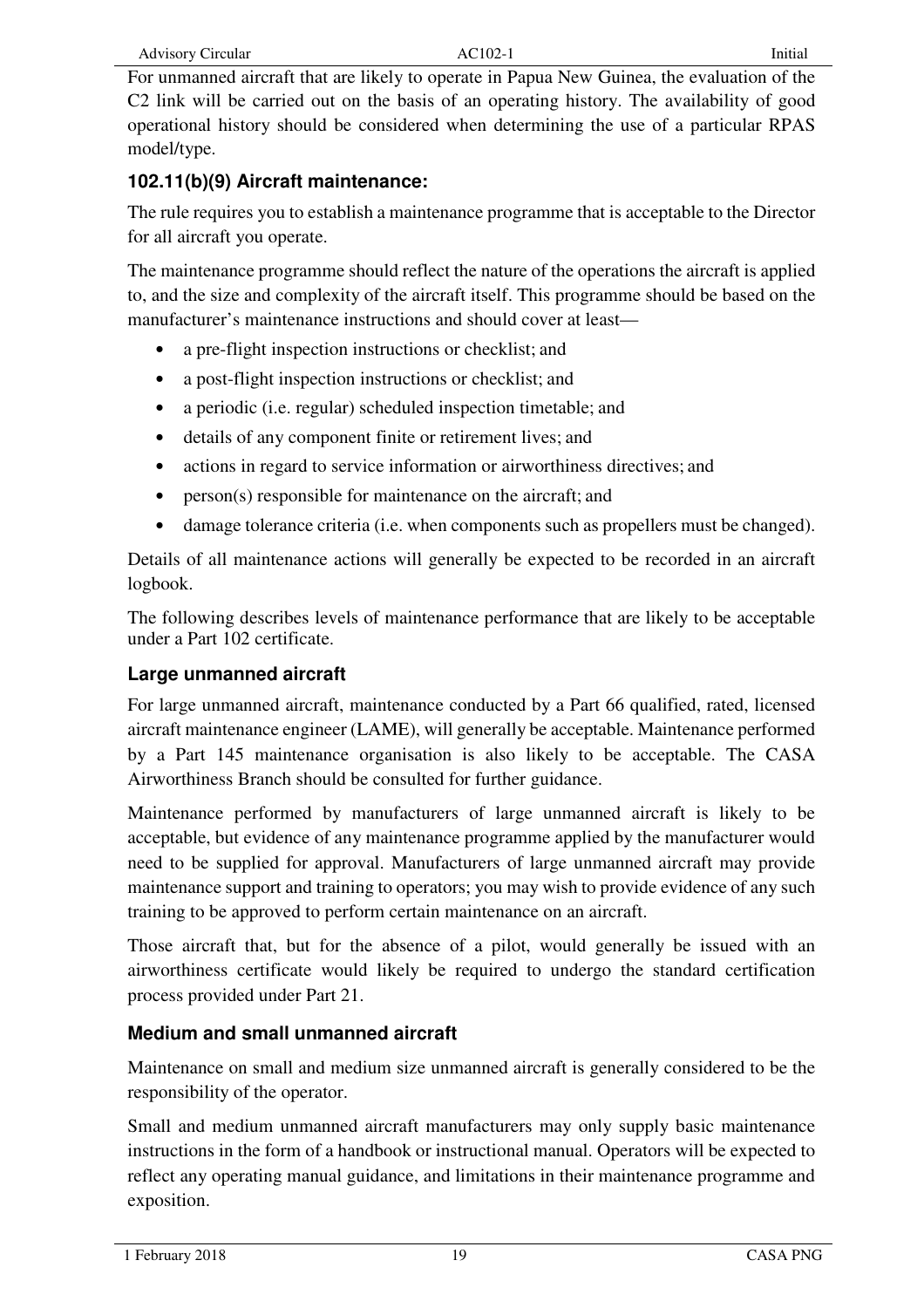## **Battery maintenance**

Battery maintenance is important with both electric-powered and conventionally powered unmanned aircraft utilising on-board electronics. Operators should develop good maintenance practices in regard to battery packs, including monitoring their performance and removing from service packs, that indicate a loss of performance before they fail.

Battery maintenance on lithium polymer ('LiPo') batteries is important as these can be very dangerous if not monitored carefully and treated with respect.

When transporting LiPo batteries to an operational site, best practice for handling and transporting dangerous goods should be followed and all recommended precautions carried out, including the use of safe bags etc.

## **102.11(b)(10) Operational procedures:**

The rule requires you to ensure that all operational procedures related to proposed flights need to be documented. This could include but is not limited to—

- how you determine meteorological limits; and
- how you operate the aircraft regarding pilots; and
- camera operator and the links between observers; and
- preflighting aircraft; and
- communications between personnel; and
- how you ensure minimum distances between persons and/or property.

In manned aircraft operation, these are called "*standard operating procedures*" (SOPs), and this is a good term to use. Refer to the general guidance material found in the front section of this advisory circular for additional advice. The manufacturers operating guidelines and any limitations specified, provide a useful starting point for the establishment of operating procedures.

## **102.11(b)(11) Cargo-handling and dropping of items:**

This rule is intended to capture additional operating configurations in respect of the carriage of cargo or the dropping of items. Where an operator intends to move cargo or drop items or conduct agricultural operations or any similar operation, procedures should be developed to ensure the operation can be conducted without harming persons or property. These procedures should also be tested against your risk assessment processes. The established procedures should be added to the SOPs.

## **102.11(b)(12) Construction and design of unmanned aircraft:**

Currently, there are no internationally recognised design standards, configuration requirements or airworthiness certificates that apply to unmanned aircraft. Work has been undertaken by ASTM in the United States, on design standards for small unmanned aircraft. Some initial standards have been developed and can be found at the ASTM website here. These standards provide good guidance material for intending operators, and may assist with aircraft selection.

CASA PNG will undertake initial airworthiness assessments on a case-by-case assessment. The assessment will consider whether the aircraft has been designed and constructed to an appropriate standard or level, and whether it is suitable for the proposed operations to be conducted, equipment used, or payload carried.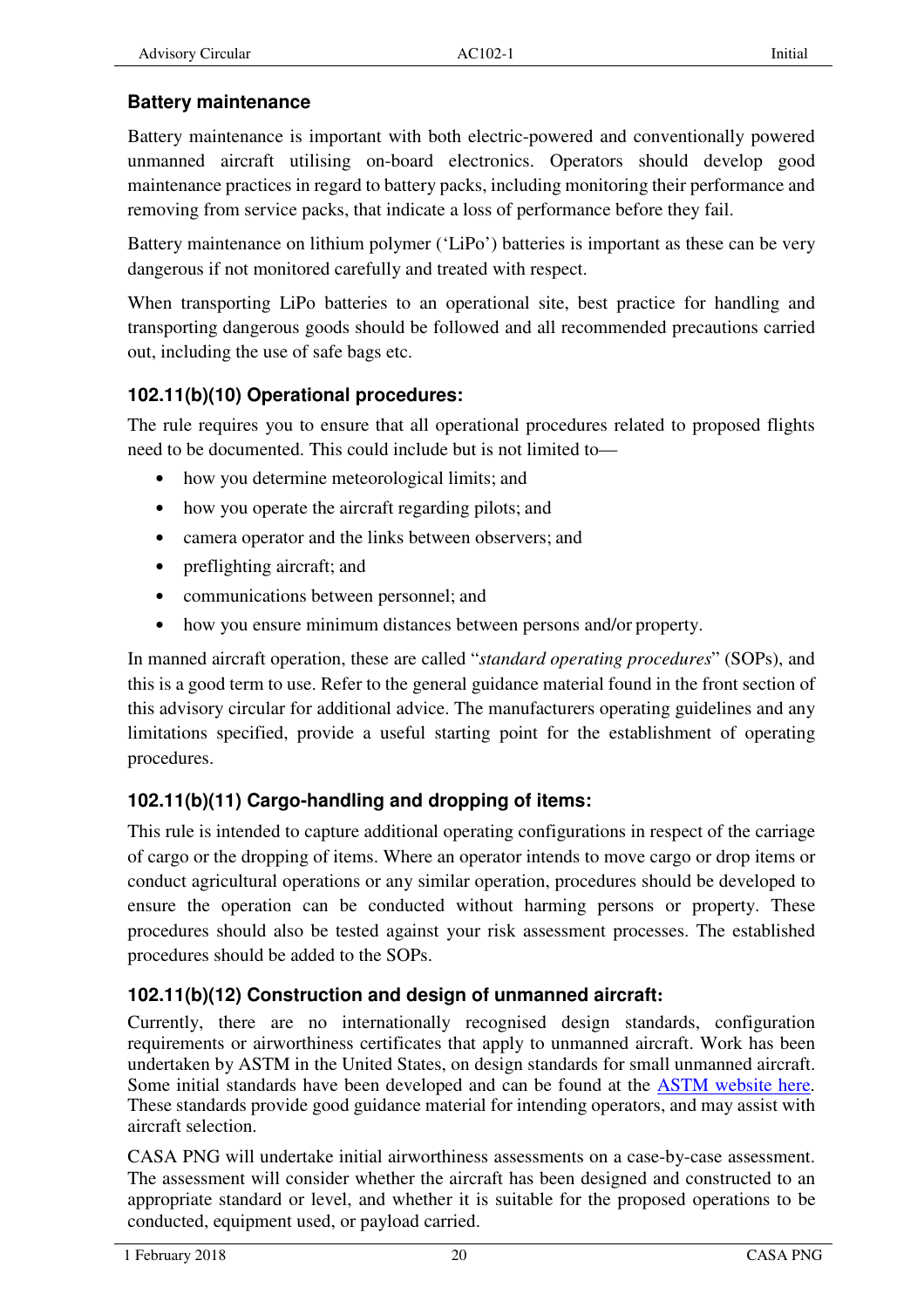An assessment for the UAOC will consider the design standard that is most appropriate for the size and weight of intended aircraft.

CASA PNG will consider any manufacturer documentation, including any operations manual and limitations and/or any information about the standards, to which the aircraft has been designed and constructed.

Other factors relevant to CASA PNG's assessment will be—

- the proposed use of the aircraft; and
- the type, complexity, size and nature of the aircraft; and
- whether CASA PNG is familiar with the manufacturer and/or model of aircraft; and
- whether the aircraft is the first of its kind in Papua New Guinea; and
- any operating history of the specific aircraft, or aircraft model/type; and
- any overseas certification or approval for the aircraft model/type; and
- accident or incident statistics in Papua New Guinea or overseas.

Until the development of more comprehensive and widely-accepted standards, fit-forpurpose testing and/or proving may be required and assessed on a case-by-case basis. For fixed-wing aircraft, the use of a wing and tail-plane static load test is simple to carry out and would aid and substantially satisfy structural assessment.

Any aircraft that holds type certification that is to be modified for RPAS use would be expected to maintain (as appropriate) its type-certified status, and continue to meet ongoing regulatory maintenance requirements.

Unmanned aircraft similar in size to microlight aircraft would be treated in a similar manner to manned microlight aircraft. CASA PNG may use international standards to guide its assessments; operators may wish to use the very light aircraft (VLA), light sport aircraft (LSA) or the United Kingdom BCAR Section S standards, as a base design standard.

Operators of larger aircraft should look to the standard FAA and /or European EASA design requirements as appropriate. CASA PNG recommends that any person intending to operate very large unmanned aircraft, contact CASA PNG prior to applying any such standards for guidance.

#### **Availability of safety redundancies**

The carriage of a flight termination parachute is considered a highly effective safety redundancy, and is a means by which an operator may demonstrate mitigation of key hazards associated with the operation of unmanned aircraft, particularly in respect of managing the risks of flight over property and people. A flight termination parachute not only allows for a number of recovery efficiencies, but provides an emergency backup that can give confidence to the Director in risk mitigation. These parachute systems are now becoming available to the multi-rotor market as well, and should have a high priority for installation.

## **Test/proving flights**

CASA PNG may, until design standards become available, require operators to conduct flight testing or proving flights to demonstrate safety of flight, controllability, and reliability.

As part of the application process, an applicant may be required to demonstrate an operating history in a test area that demonstrates reliability, controllability and safe flight characteristics. To meet this requirement, and future statistical reporting requirements, an operator should ensure that accurate aircraft logbooks are maintained for each unmanned aircraft that is flown, including any testing or proving flights.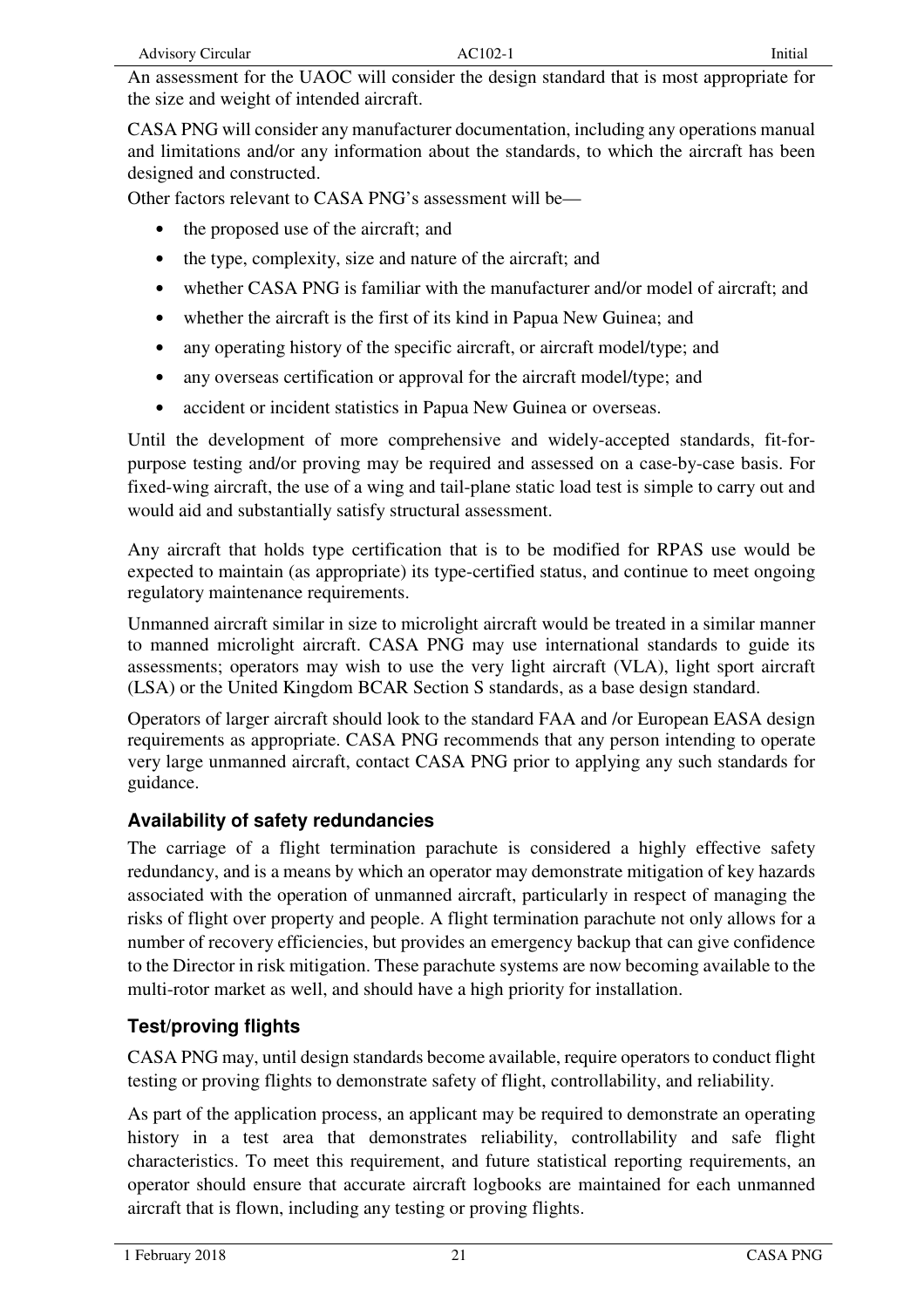- aircraft identification by model and serial number; and
- engine identification by type, model, and serial number; and
- propeller/s fitted by size and type; and
- ground control station in use by manufacturer, model and serial number; and
- defects and rectification details including component change details; and
- time in service of aircraft and components; and
- retirement lives of any finite or overhaul required items; and
- any relevant airworthiness directive or other manufacturer's service information tracking details; and
- purpose of flight and area flown; and
- identification of pilot in command; and
- control system for any out of phase maintenance if appropriate e.g. servo replacement; and
- records of all maintenance inspections carried out and by whom; and
- records of any modification made to the design, structure, systems or controls of the aircraft; and
- any other data required on a case-by-case basis.

#### **102.11(b)(13) Amendment and distribution of exposition**

For this requirement, the applicant needs to have a process for amending the exposition. Controlling the exposition is done by the use of a list of effective pages (LEP), and a page allowing a chronological record of amendments incorporated into the exposition. The amendment process should have a control sheet that tracks the amendment process. This may, for example, include—

- need for amendment; and
- whether the amendment needs prior approval by the Director (see rule 102.23); and
- acceptance of the amendment (by prime person); and
- update of LEP and amendment page; and
- distribution to manual holders (including CASA PNG).

#### **102.11(c) Adopt by reference**

The applicant may propose that certain parts of the operation would be conducted in accordance with the requirements of any Civil Aviation rule as a means of managing the risks. For example, the applicant may use a rule number and any appropriate clause as a reference to a means of compliance, avoiding the requirement to describe in detail the full rule requirement.

## **102.11(d) Director's discretion**

This rule allows the Director to vary the exposition content required, proportionate to the kind of operation the applicant has requested. This would allow the Director to tailor the initial application requirements of an applicant to reflect the risk and complexity of their operation.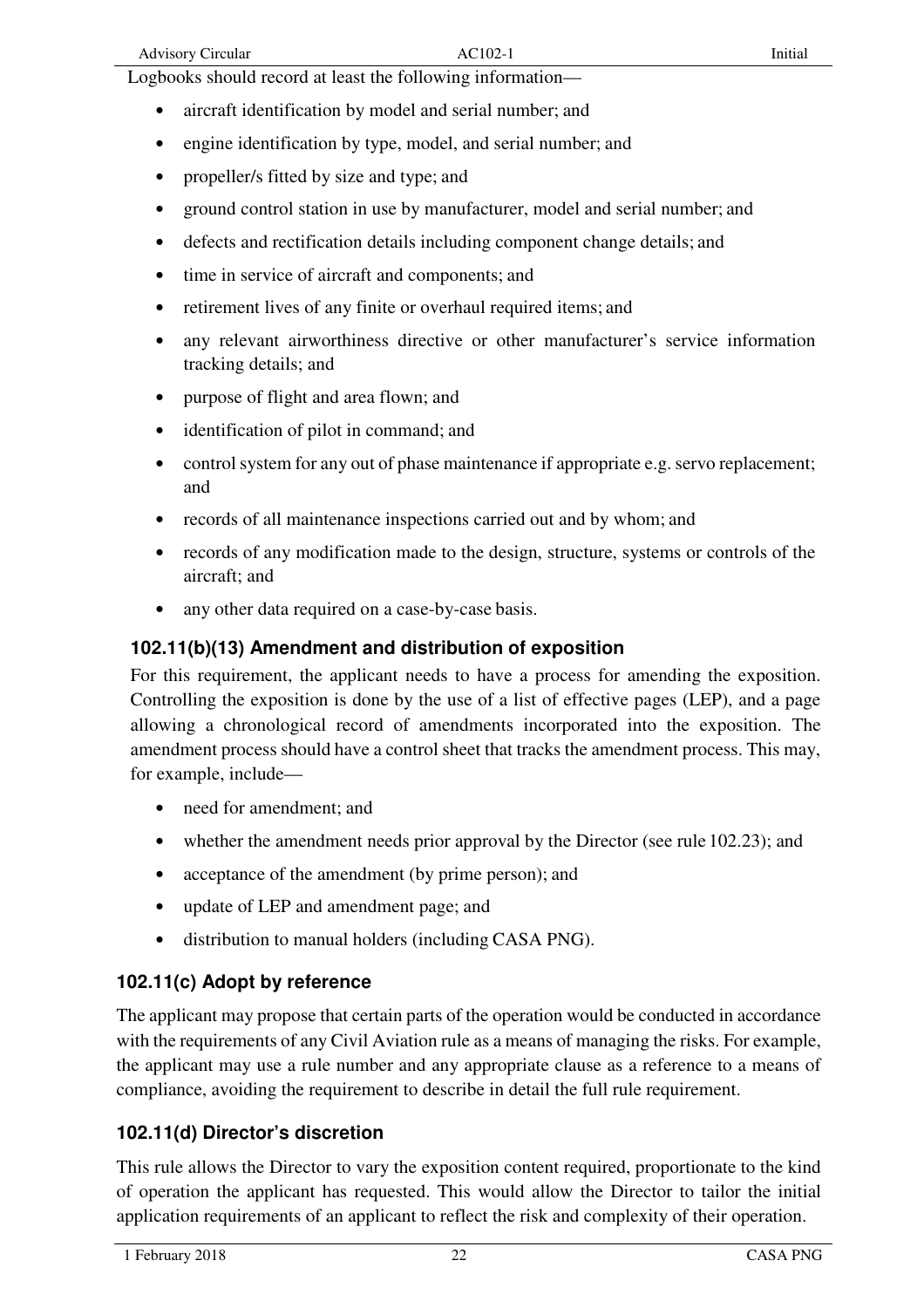For example, an operator may intend to operate entirely within Part 101, but is seeking an UAOC as a requirement for obtaining insurance for their operation. The Director may decide that, given the operation is within Part 101, the applicant's exposition need not be as comprehensive as all the matters covered under rule 102.11(a). Essentially, the Director can scale the applicant's exposition requirements in line with the risk posed by the operation.

#### **102.13 Grant of a certificate**

This rule enables the Director to issue an operating certificate in accordance with the Civil Aviation Act 2000 (as amended) ('the Act'), providing he is satisfied all criteria have been met. The Director may require additional procedures added to the certificate holder's exposition, or impose requirements or conditions on the certificate holder's Operation Specifications attached to the certificate.

Additionally, anyone holding or applying for an aviation document must satisfy the Director they are a fit and proper person (FPP). This is a requirement of the Act. An aviation document includes, for example, a licence, rating, or air operator certificate. An UAOC is an aviation document. The FPP process is explained below.

As part of an application for a Part 102 certificate, the primary person required by rule 102.11(b)(i) will be required to undergo an FPP assessment. The Director may also require the pilot-in-command, and other personnel involved in an operation to undergo FPP assessments.

## **Fit and proper person**

Fit and proper person assessments are made on a case-by-case basis. The Act sets out the criteria to be considered by the Director, when determining whether or not a person is fit and proper. The relevance and weight given to any particular matter (or information), however, may vary depending on the document that has been applied for (i.e. the level of involvement in the aviation system). It is entirely possible that a person may be fit and proper for one level of involvement in the civil aviation system, for example, to hold a private pilot licence, but not fit and proper for a higher level of involvement in the system, such as holding a commercial pilot licence or a senior person position.

The criteria for the fit and proper person test are set out in the Act, and include—

- the applicant's conviction record for transport safety offences; and
- the applicant's experience in the transport industry; and
- the applicant's knowledge of aviation regulatory requirements; and
- the applicant's history of compliance with transport safety regulatory requirements; and
- the applicant's history of physical or mental health or behavioural problems.

The Director is not confined to considering the criteria specifically listed in the Act, and may take into account any other relevant matters, and consider information obtained from any source. This means the Director may ask for a full criminal conviction history if this is deemed necessary and appropriate.

The fit and proper person application form may be obtained by email request form CASA PNG, and may require the applicant to provide official criminal offence history records from official Government sources. These records can take some time to obtain and should be requested as early as possible in the application process.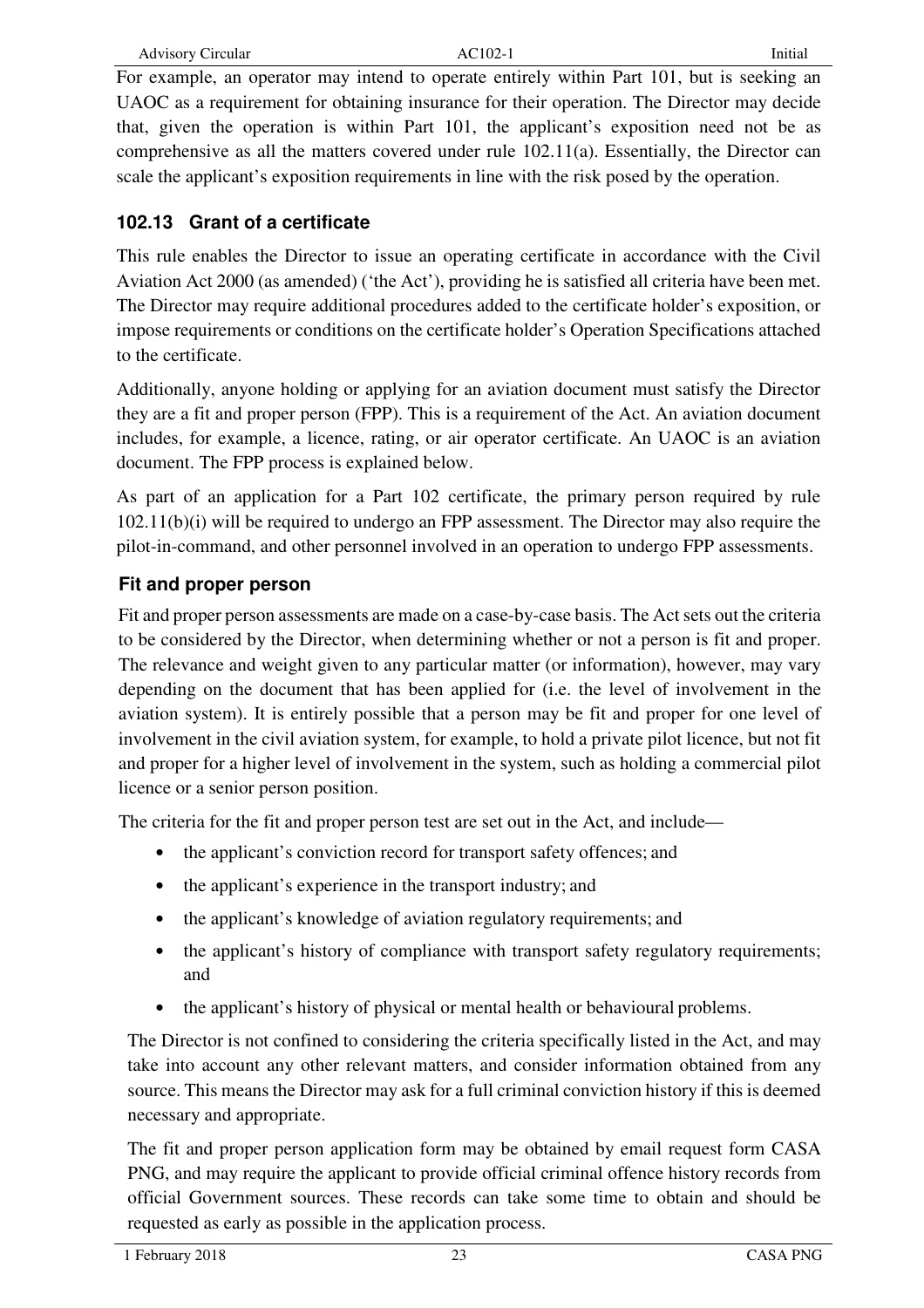## **Aviation safety**

This rule also prohibits the Director from issuing a certificate if its issue would be contrary to aviation safety. In other words, the issue must not have an adverse impact on aviation safety. This is in regard to all aviation safety so the impact on the manned aviation system from the proposed unmanned aircraft operation must be assessed.

Hazards are circumstances that could lead to—

- injury to people in the air or on the ground; and
- damage to property including other aircraft in the air or on the ground; and
- disruption to the Papua New Guinea civil aviation system; and
- creating a situation where other airspace users are subjected to taking action that could endanger their flight operations; and
- flights over sensitive areas such as power substations, dangerous storage areas, prisons, etc.

## **102.13(b)(1) Requirements**

This rule provides for the Director, when issuing a certificate, to apply any requirements he considers are necessary having regard to the complexity of the operation.

As a general rule, it can be assumed that additional requirements will be proportionate to the size and complexity of the unmanned aircraft operation, and any similarity with manned aircraft operations. This, for example, could be the requirement to have the operator provide a maintenance programme approved under rule 91.609 for any large complex RPAS they may operate.

## **102.13(b)(2) Conditions**

This rule provides for the Director, when issuing a certificate, to apply any conditions he or she considers are necessary having regard to the complexity of the operation. The range and scope of unmanned aircraft operations is so vast, that the decision on which conditions would apply to a specific operation can only be made once an application is received.

As noted above, in rule 102.11(c) the applicant may propose that the operation would be conducted in accordance with the requirements of any Civil Aviation Rules, as a means of managing the risks. On this basis it can be assumed that for small and medium unmanned aircraft, the rules will generally not apply and the guidance material published earlier in this advisory circular will fill that role.

Agricultural operations are one exception due to the hazardous nature of chemicals carried, and it would be expected the relevant aspects of Part 137 would be reflected as conditions on the UAOC.

## **102.13(b)(3) Markings**

This requirement for the Director to determine if marking under Part 47 is required has been covered in rule 102.11(b)(7). While there is no simple delineation criteria, larger aircraft that have surface areas that will allow compliance with Part 47 may be subject to this requirement. The majority of the current RPAS have structures that simply do not provide area for compliance with Part 47. In these cases the operator will need to apply, somewhere on an external surface, a permanent label clearly identifying who the operator is.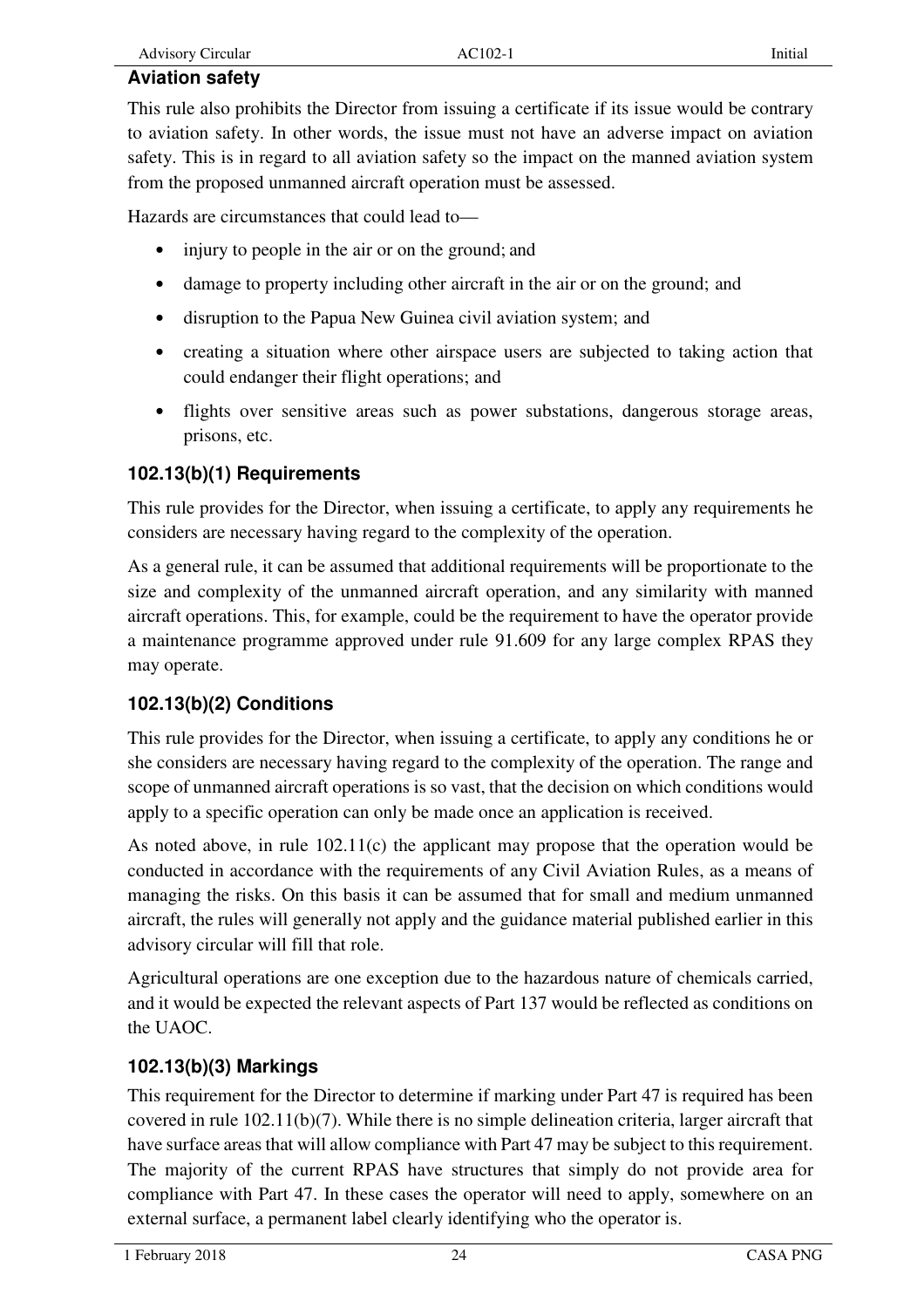#### **102.15 Operations specification**

Upon completion of the assessment, CASA PNG may decide to issue an unmanned aircraft operator certificate. This will include the issue of an operations specification that clearly stipulates the privileges and type of operations, that are authorised and any conditions imposed in the interest of aviation safety.

You do not need to prepare the operations specifications. This is a document that is produced by CASA PNG. Your role is simply to ensure that your application includes all of the information that is needed to be included in an operations specifications.

The conditions contained on each operators' operations specifications are likely to vary depending on the kind of operation and the aircraft used, although some conditions may be common across all certificates.

#### **102.17 Privileges of certificate holder**

Both rules 102.17(a) and (b) relate directly to the operations specification issued with the operator certificate, and simply point the reader to the operations specification to see the details of what is permitted.

The rules further indicate that if the Director has specified on the operations specifications that an operator must comply with any additional rules, then they must do so even if the rule does not apply to remotely pilot aircraft as a matter of course.

#### **102.19 Duration of certificate**

The rule provides that a certificate may be issued for a period of up to five years.

For first time applicants, the Director is likely to grant a certificate for any period up to two years. This is to allow the Director/CASA PNG to develop a relationship with the operator, and to cater for possible technology changes in the operating environment during the twoyear period. During the two-year period CASA PNG may conduct inspections and monitoring to assess your performance.

If you currently hold a CASA PNG (organisational) certificate, then CASA PNG may issue a certificate with a longer validity period. This policy reflects the fact that the organisation has had an opportunity to demonstrate its capabilities in other areas of civil aviation, and that the Director can have confidence that the operator will behave similarly in exercising its privileges under the new certificate.

#### **102.21 Conditions of operation of unmanned aircraft**

This rule makes it clear that the certificate holder must comply with all rules under Part 101, except where the operations specification provides relief from or varies certain Part 101 rules.

It further requires the certificate holder to comply with their exposition, and any conditions imposed by the Director on the operations specification attached to the certificate.

Rule 102.21(b) makes it clear that the certificate holder is responsible for any other operator, or personnel conducting operations under authority of that certificate. He/she must ensure that these personnel are fully aware of the procedures in the exposition and understand the content, conditions, and limitations specified on the operations specification.